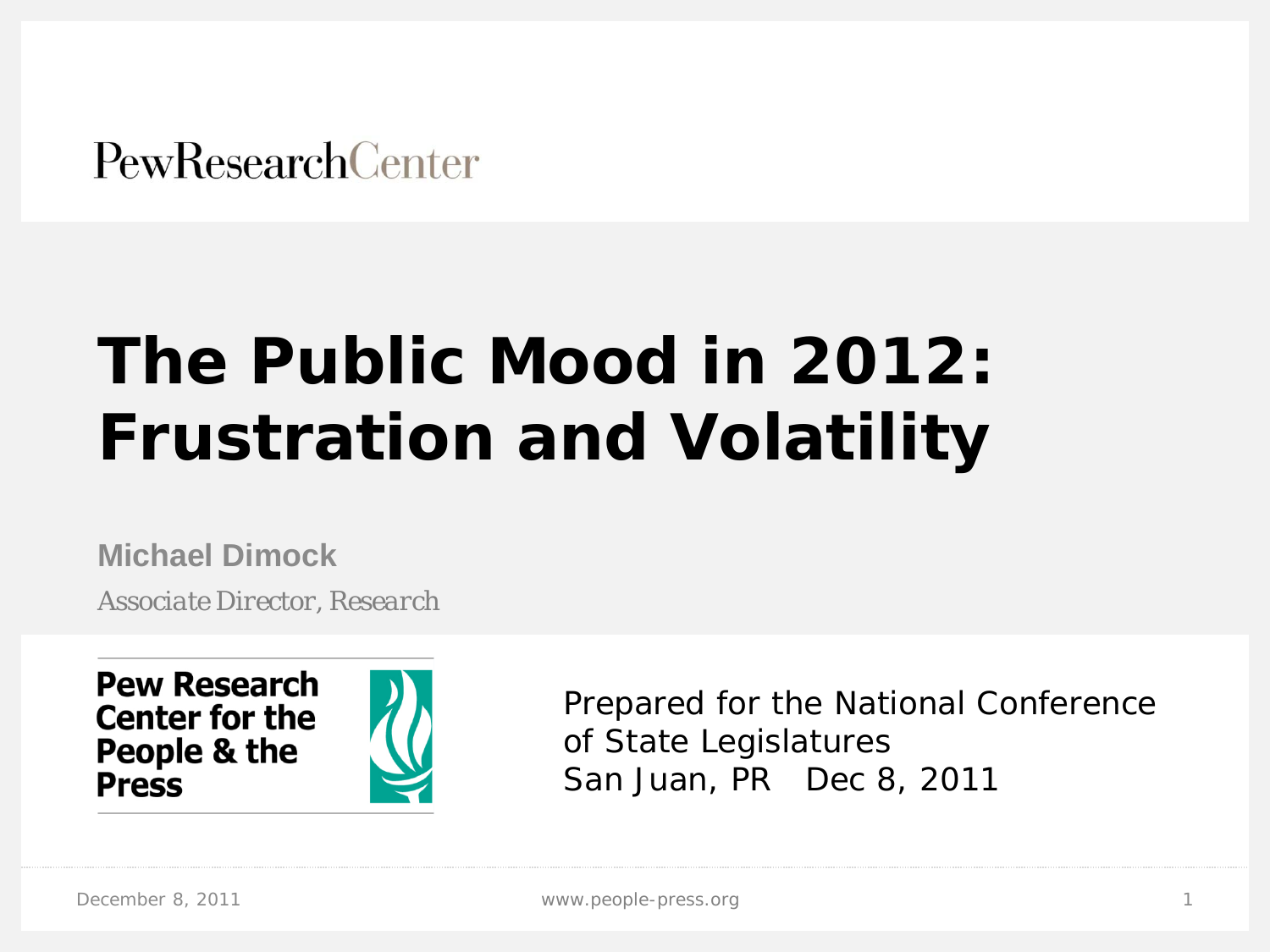### **Overview**

- 1) The Public Mood and Its Implications
- 2) A Look at the States
- 3) Economic Volatility
- 4) Implications for Leadership
- 5) The Landscape Moving Forward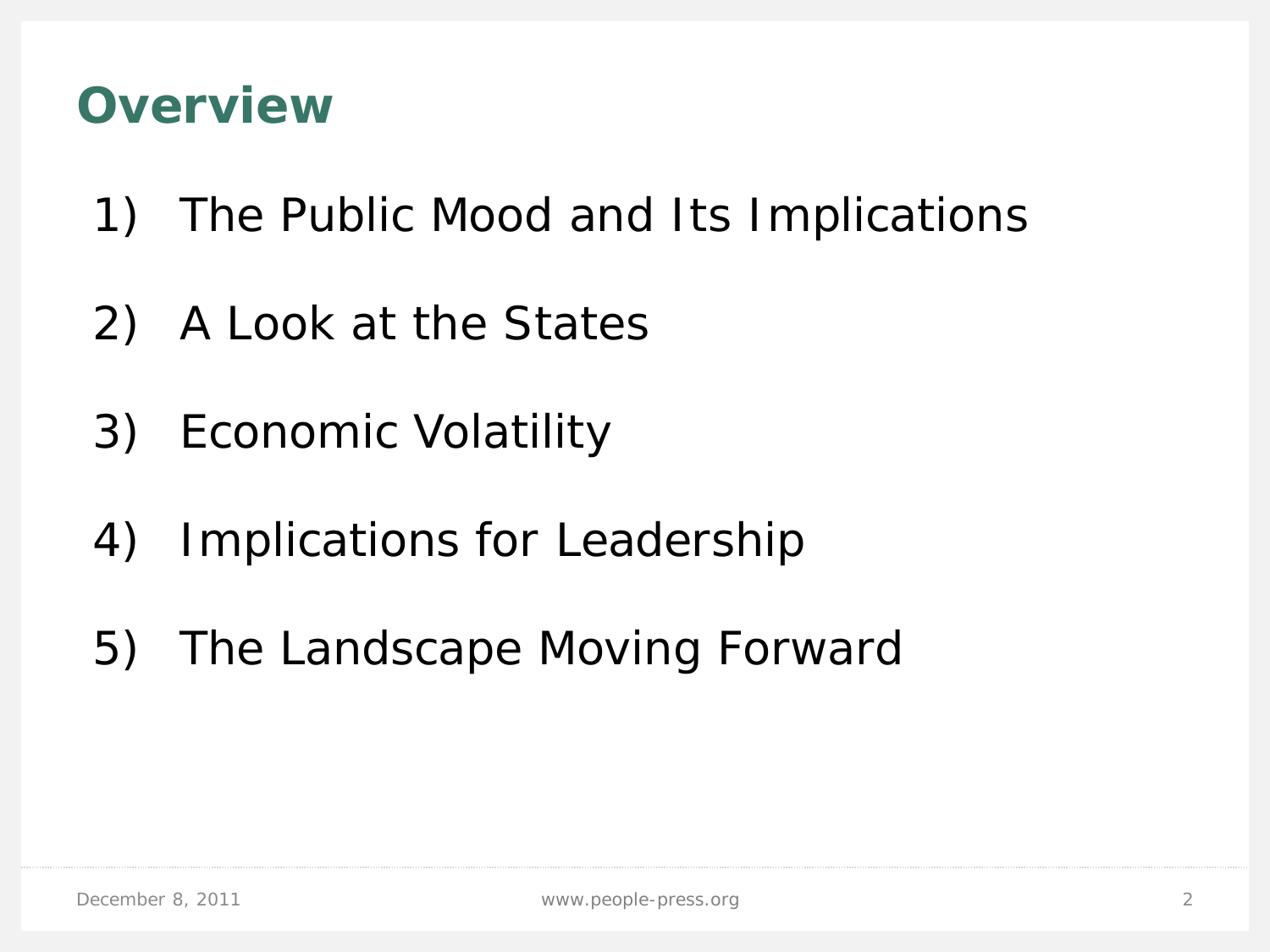#### **Satisfaction with the State of the Nation**



Source: Pew Research Center for the People & the Press, Nov 9-14, 2011.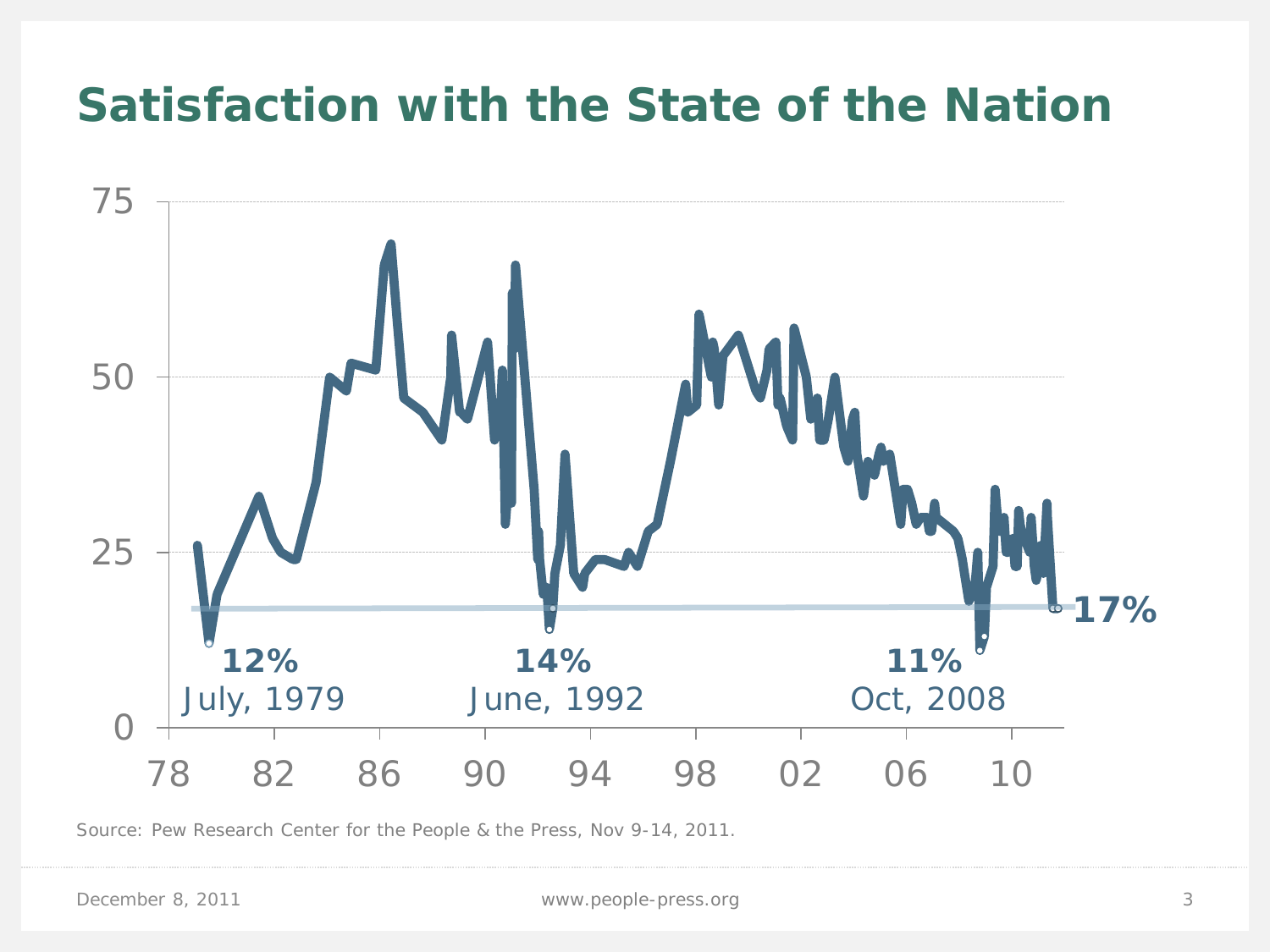# **Trust Government in Washington**

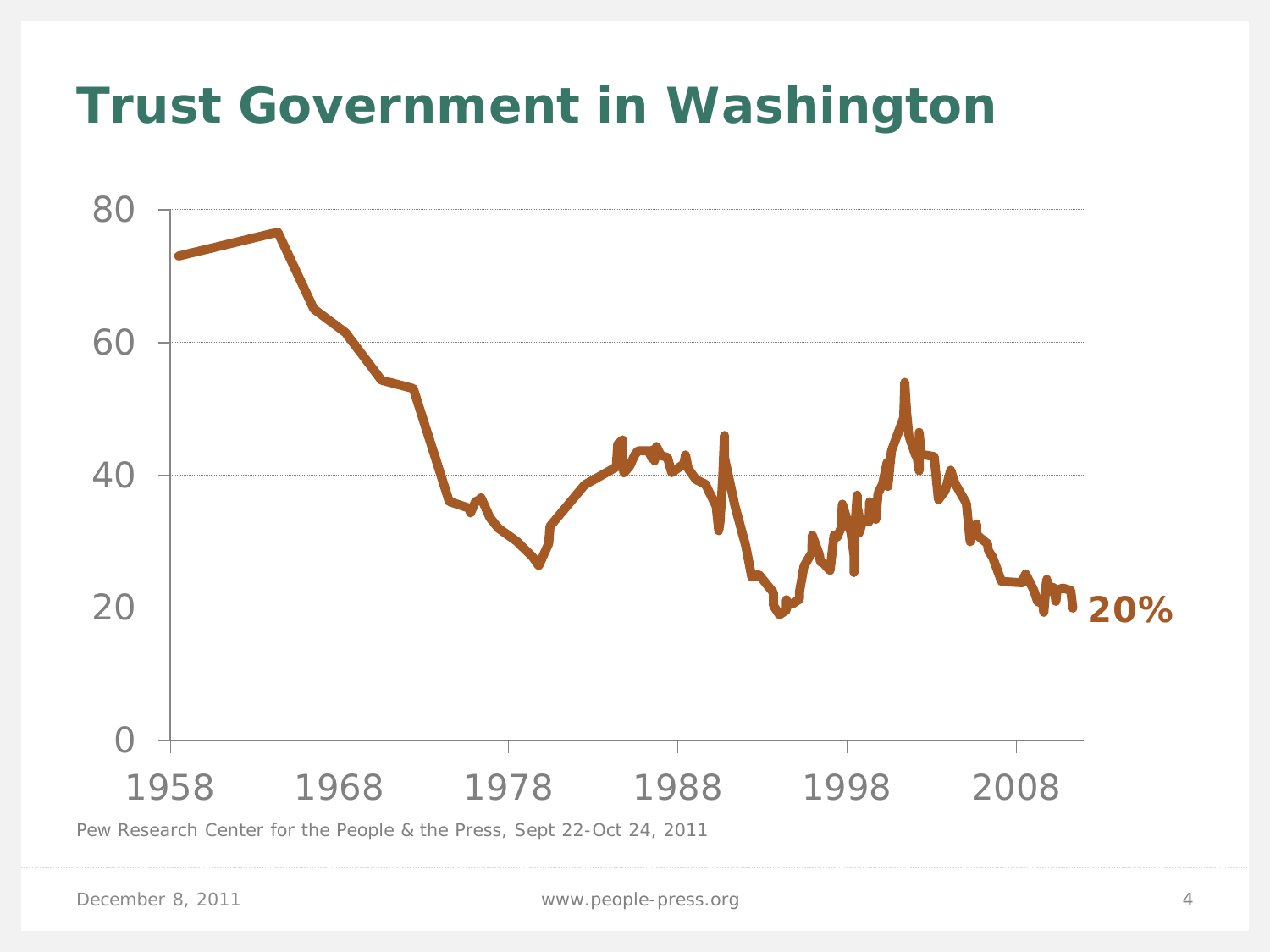### **Trust and Satisfaction**

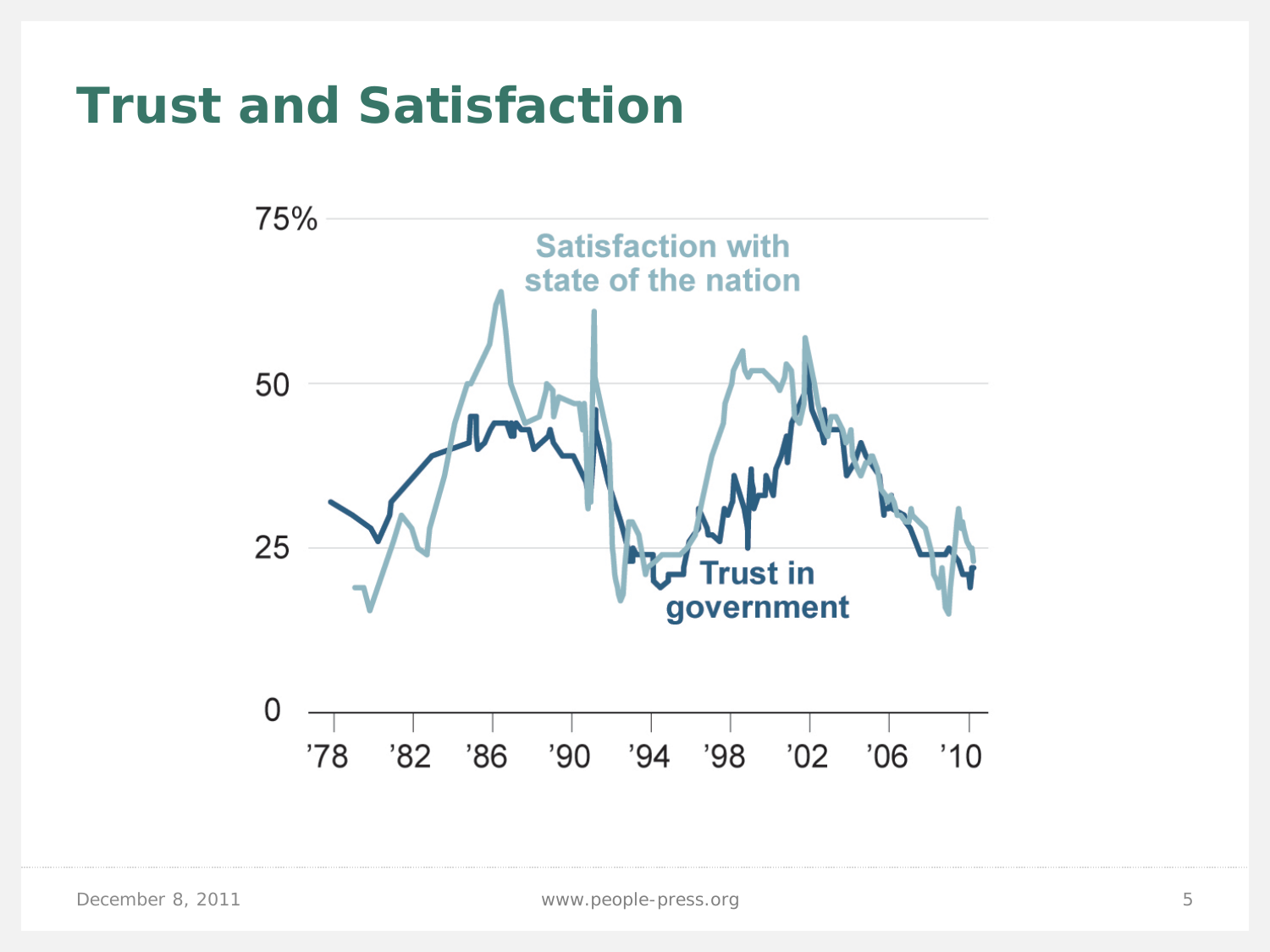

Pew Research Center for the People & the Press, Sept 22-Oct 24, 2011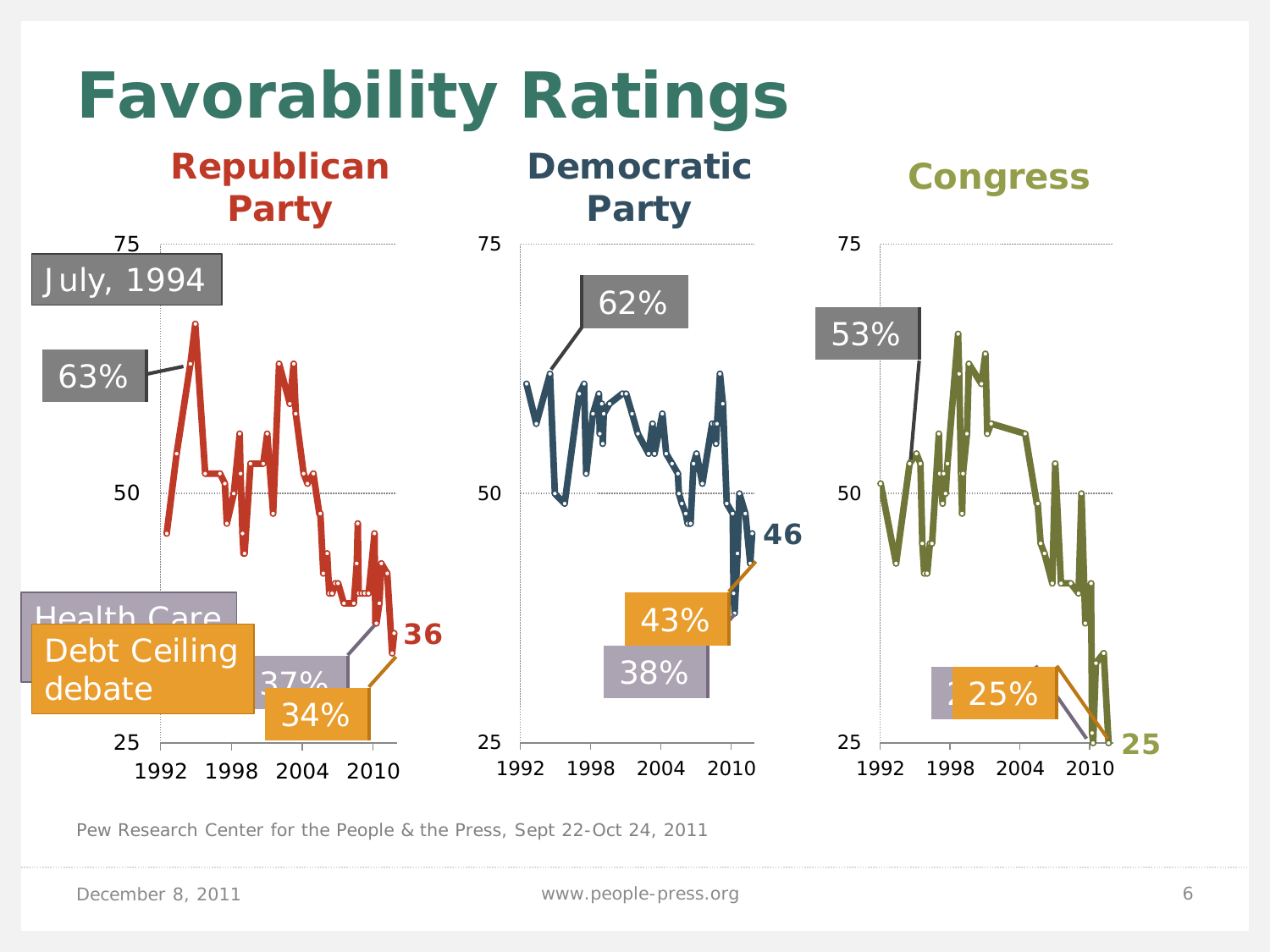#### **Everything is a "Major Problem" When it Comes to Elected Officials in Washington**



Pew Research Center for the People & the Press, March 11-21, 2010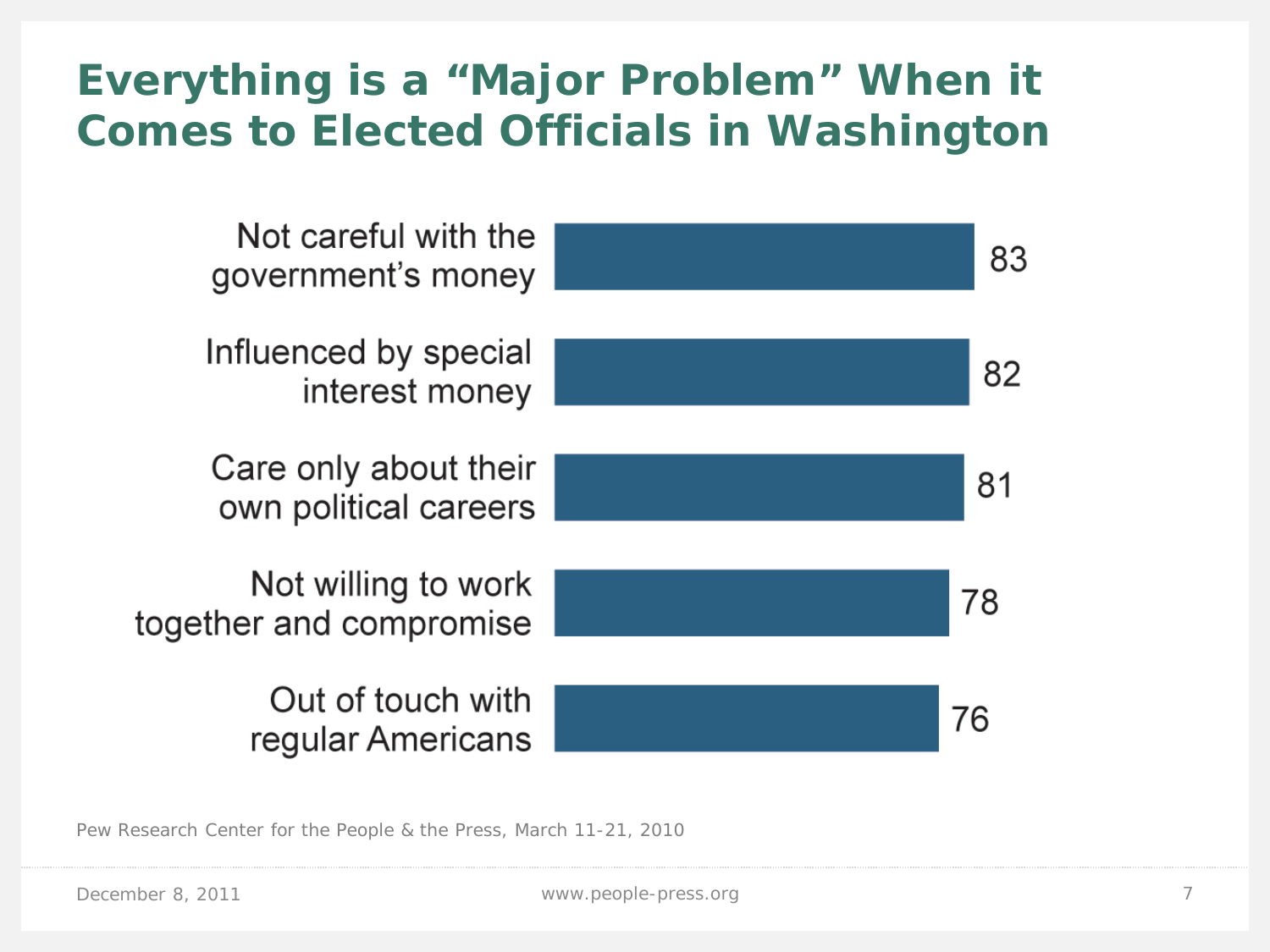#### **It's a Personnel Problem**



Pew Research Center for the People & the Press, March 11-21, 2010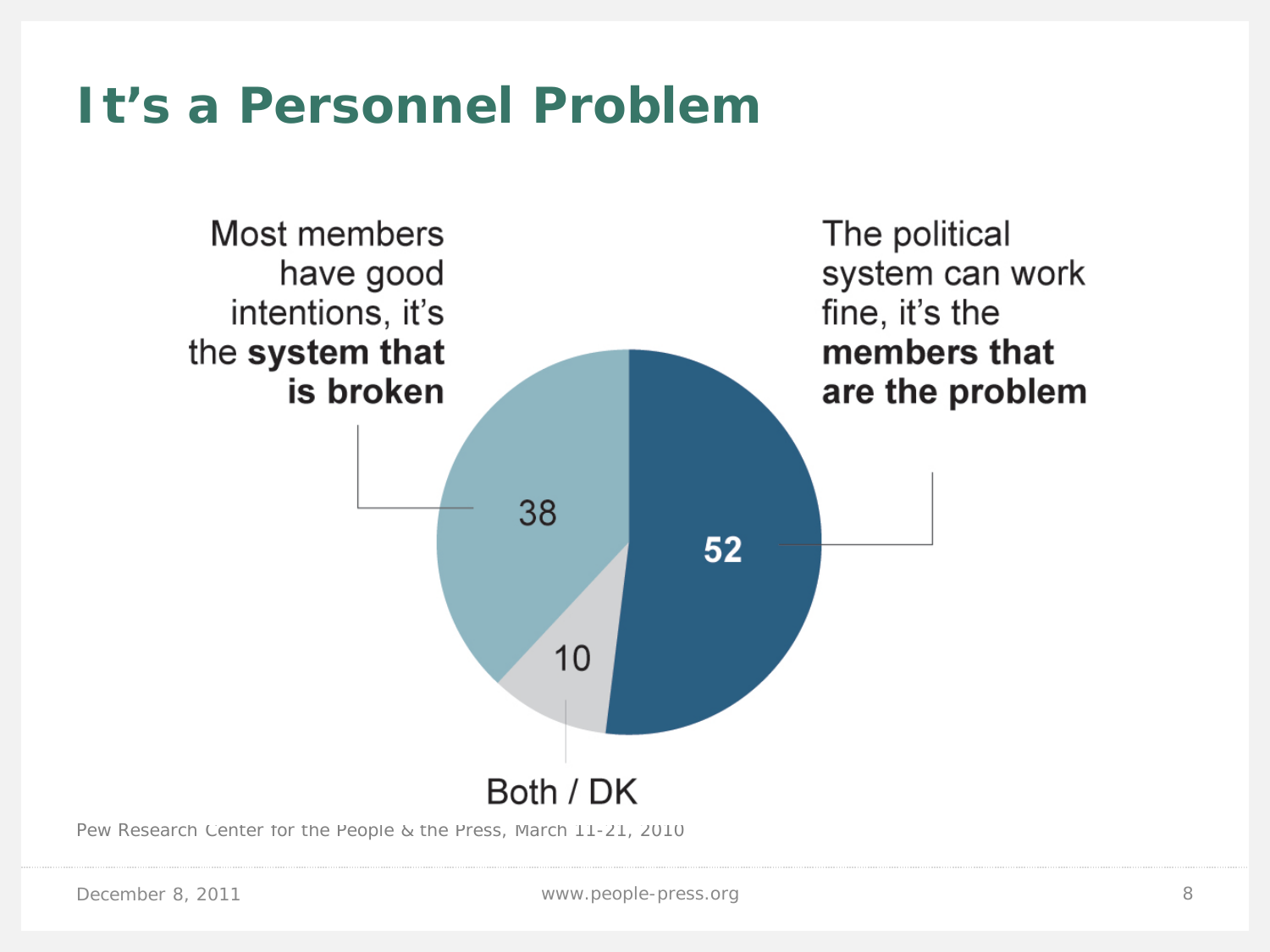#### **Trust and House Turnover**

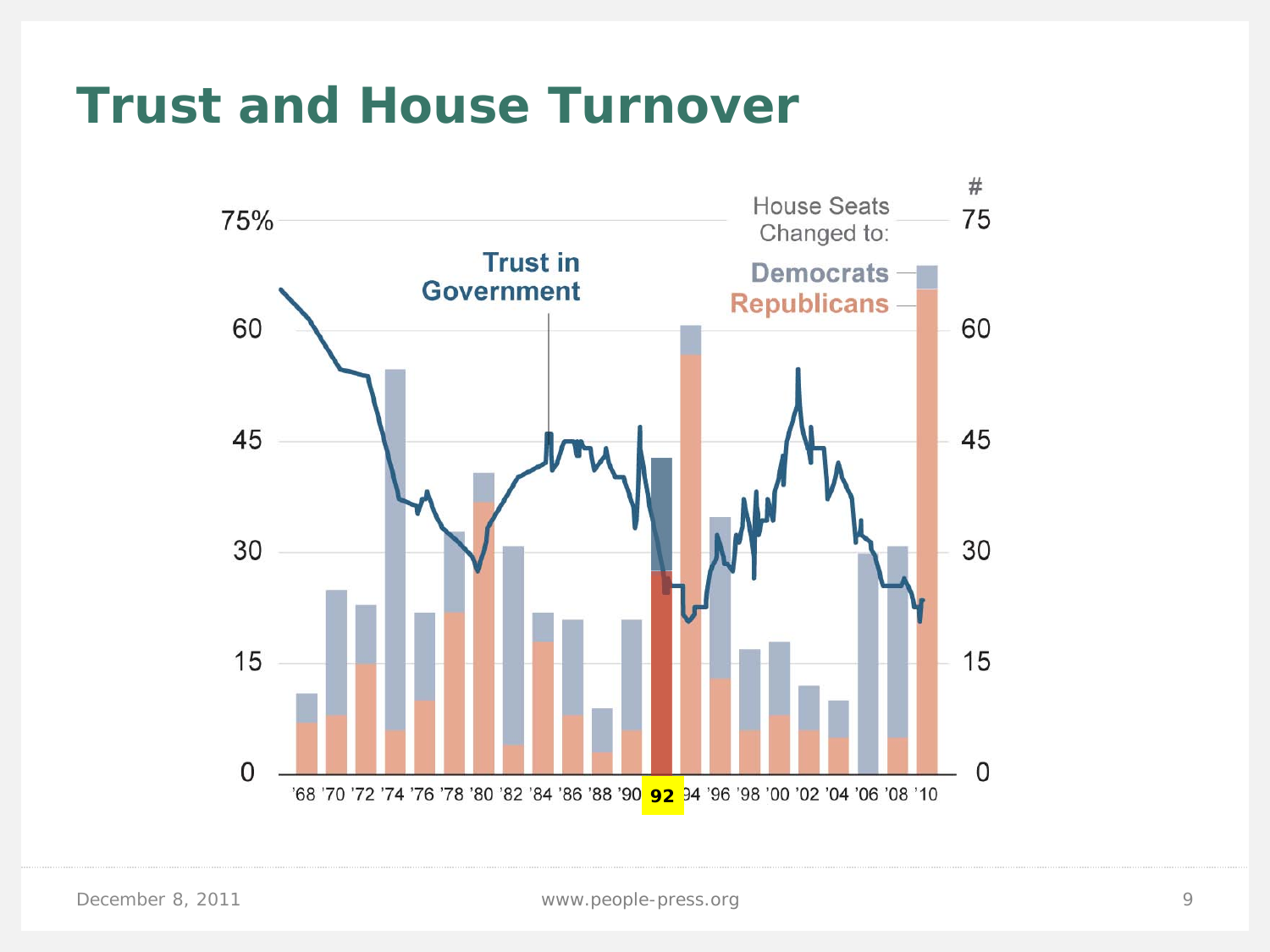#### **Trust and Incumbent Losses**

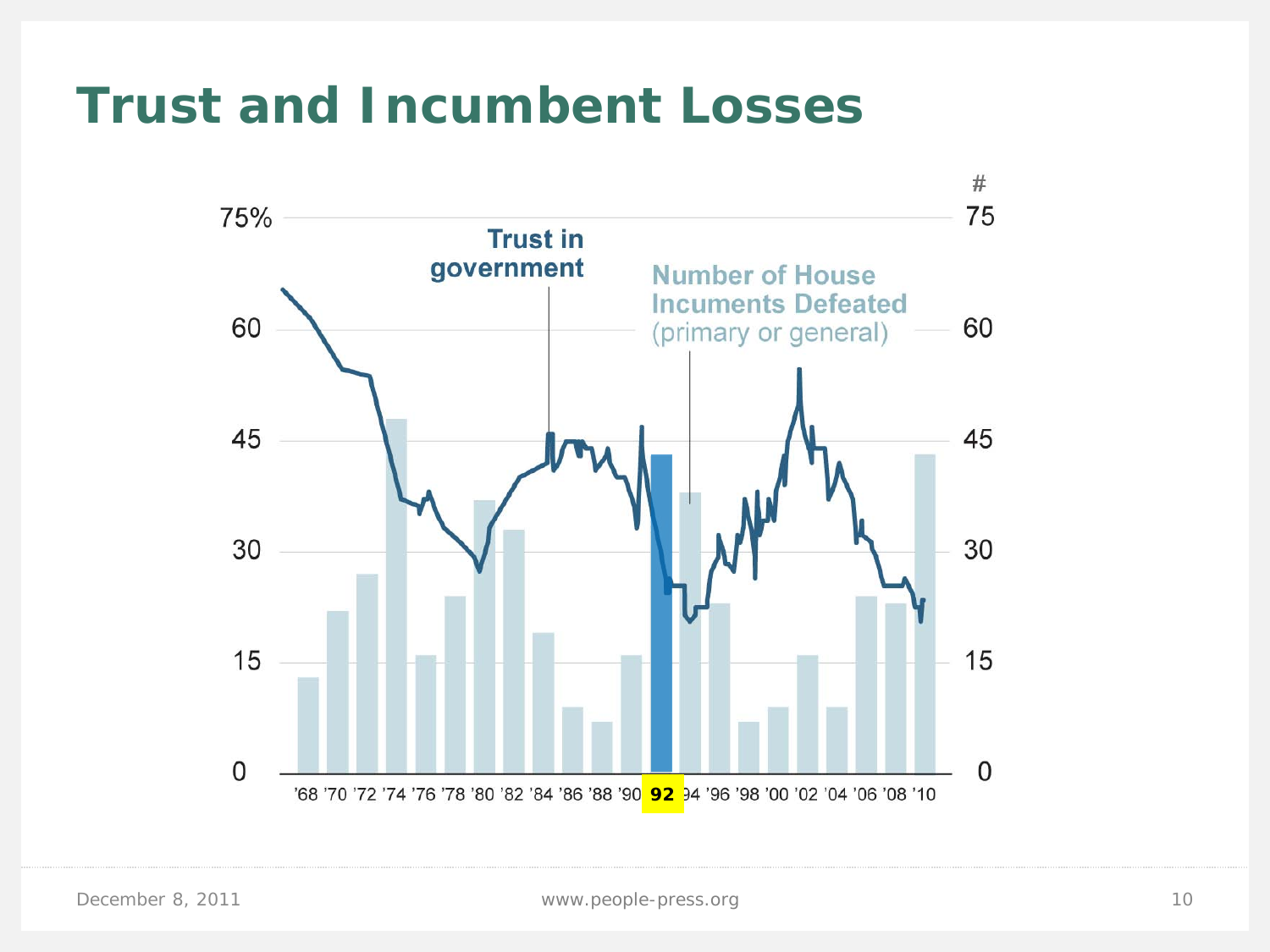# **A Look at the States**

December 8, 2011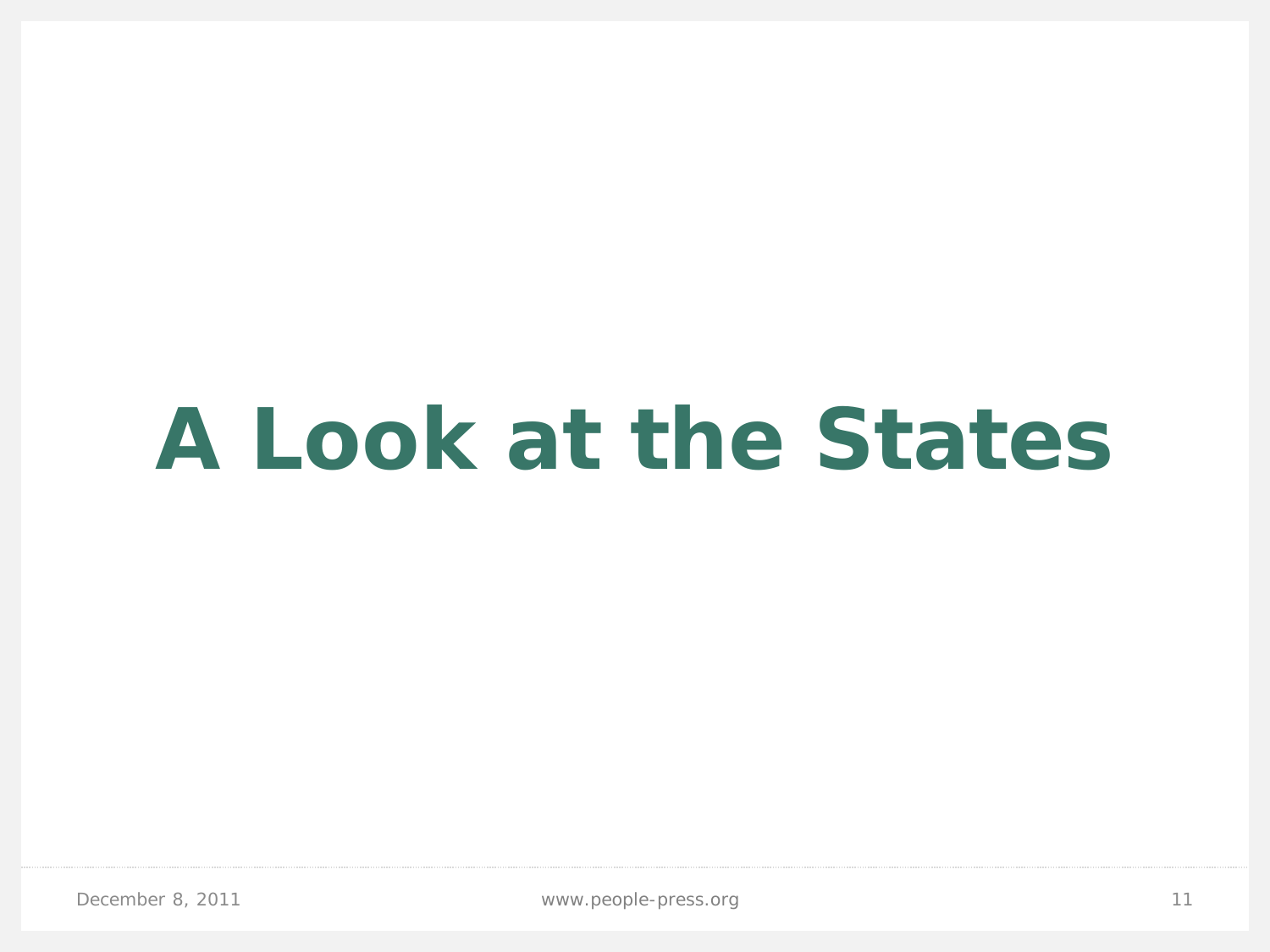### **Government Favorability**



Pew Research Center for the People & the Press, Feb. 3-6, 2011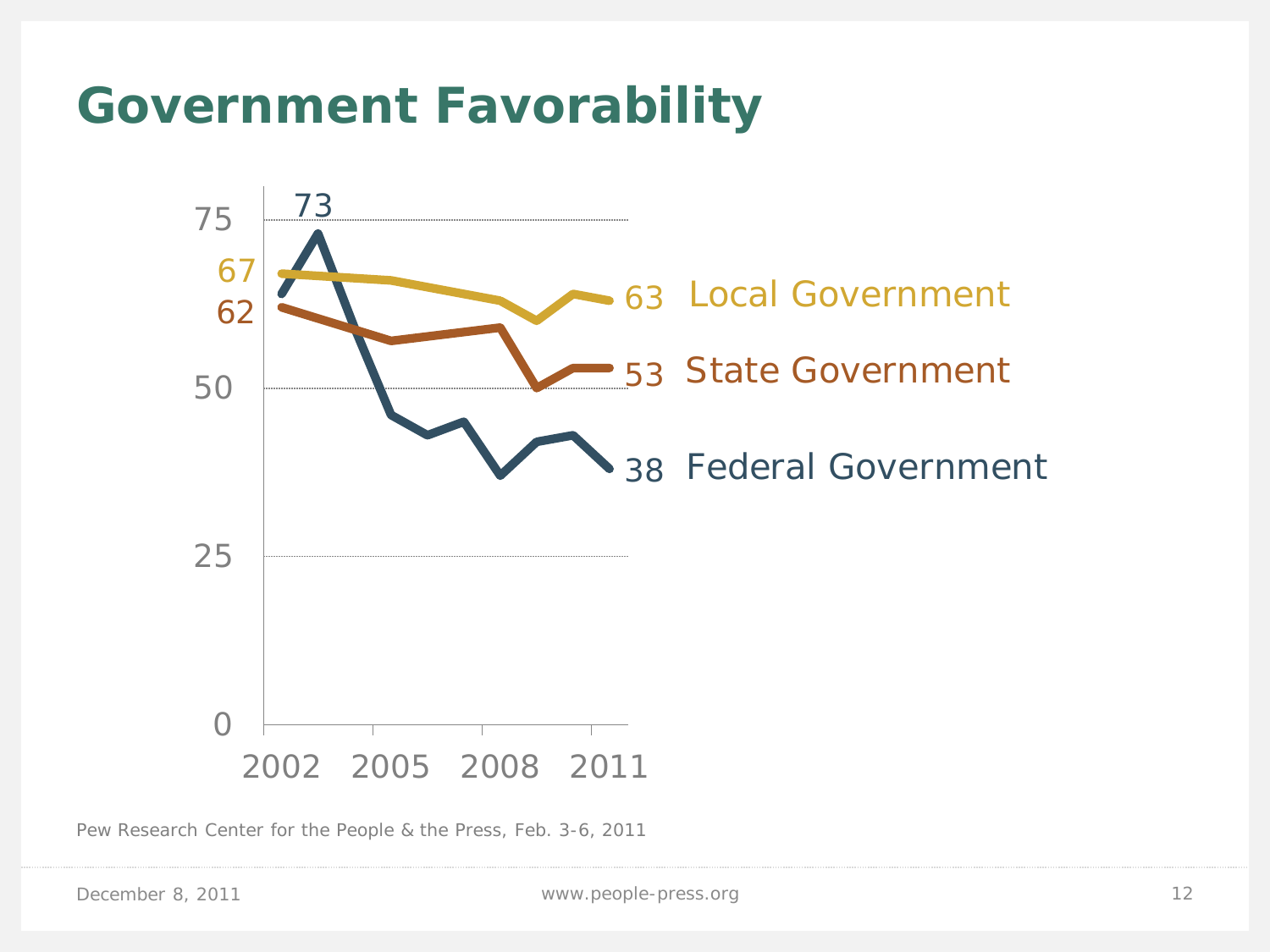# **Views of State Budget Problems**



Pew Research Center for the People & the Press, Feb. 2-7, 2011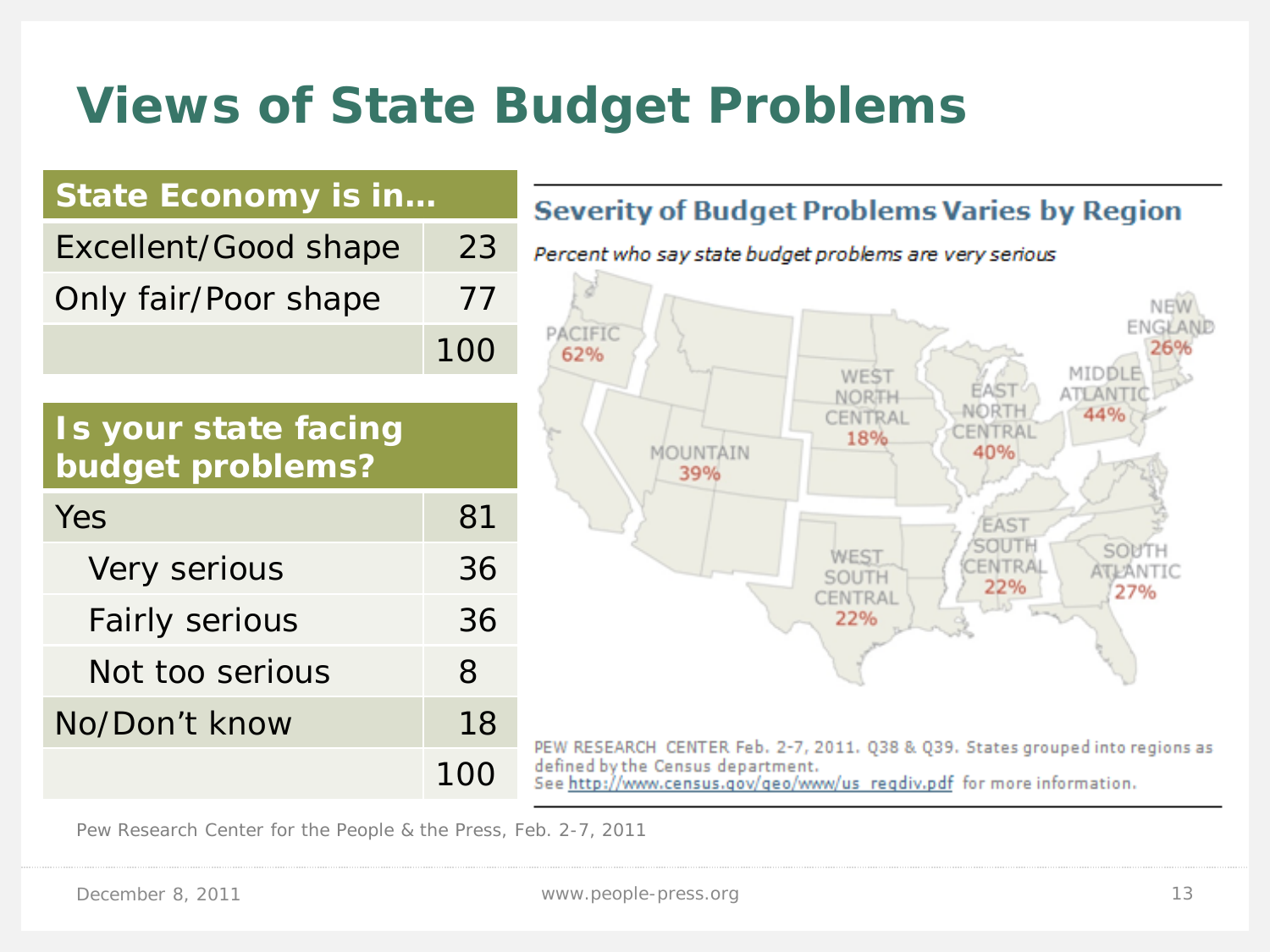# **Dealing with State Budget Problems**

**What's the better way to address state budget problems?**

- 27 Federal government should give more money to states, even if it increases the deficit
- 60 States should take care of this by raising taxes or cutting services
- 13 Other/Don't know

100

|                                               |     | To deal with budgets, states should       |
|-----------------------------------------------|-----|-------------------------------------------|
|                                               |     | 19 Mostly focus on cutting major programs |
|                                               |     | 4 Mostly focus on increasing taxes        |
|                                               |     | 68 Do a combination of both               |
| Pew Research Center                           |     | 9 Other/Don't know                        |
| for the People & the<br>Press, Feb. 3-6, 2011 | 100 |                                           |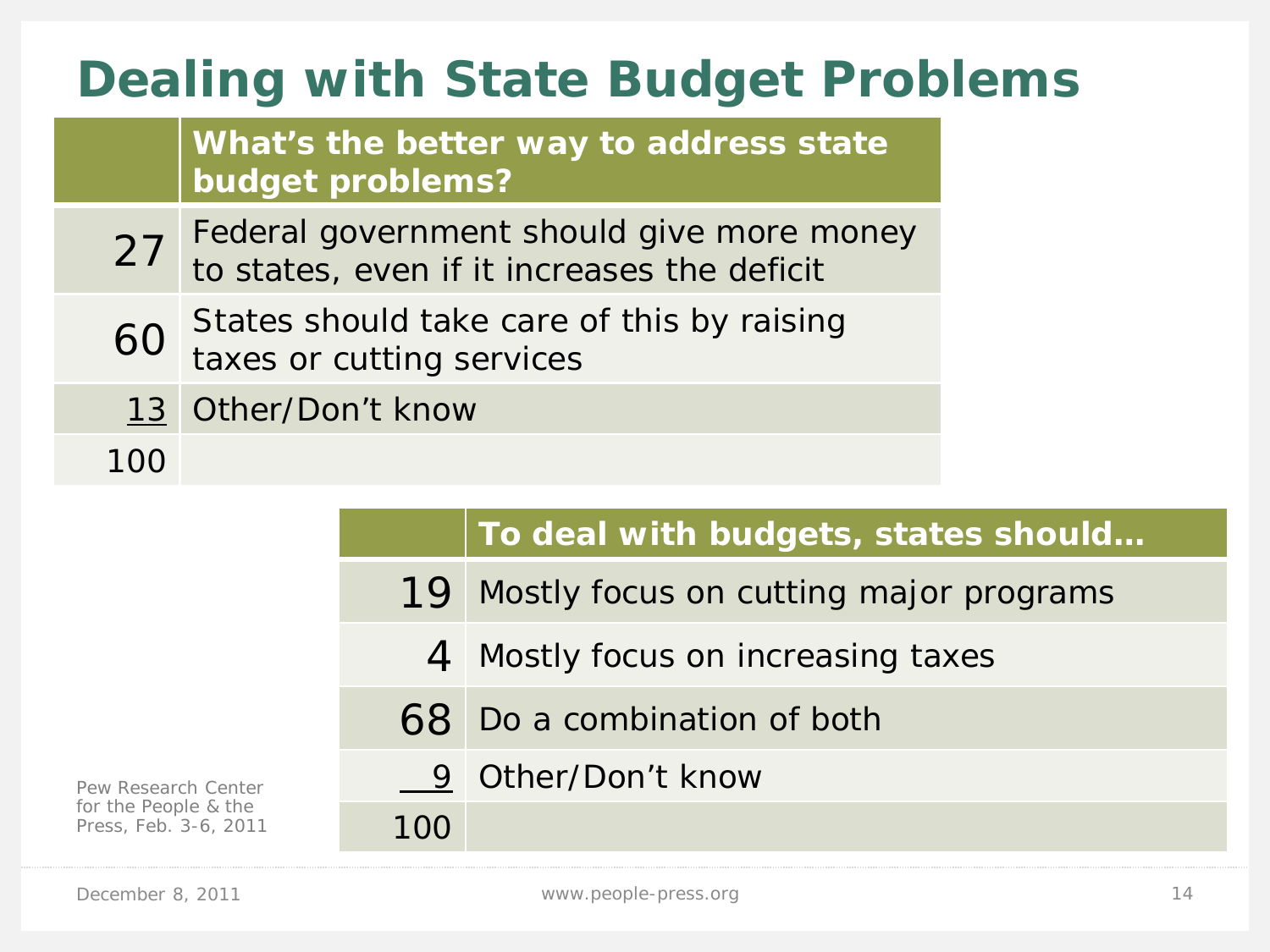# **Steps Your State Could Take**

| <b>Cut Spending on</b>                | $\blacksquare$ Yes | $\blacksquare$ No |  |
|---------------------------------------|--------------------|-------------------|--|
| Pension plans of gov't employees      | 47                 | 47                |  |
| Funding for colleges and universities | 31                 | 66                |  |
| Funding for roads & transportation    | 31                 | 67                |  |
| Health care services                  | 21                 | 76                |  |
| Funding for K-12 public schools       | 18                 | 79                |  |
| <b>Increase Taxes on</b>              |                    |                   |  |
| Taxes on businesses                   | 41                 | 55                |  |
| Sales taxes                           | 30                 | 67                |  |
| Personal income taxes                 | 28                 | 68                |  |

Pew Research Center for the People & the Press, Feb. 3-6, 2011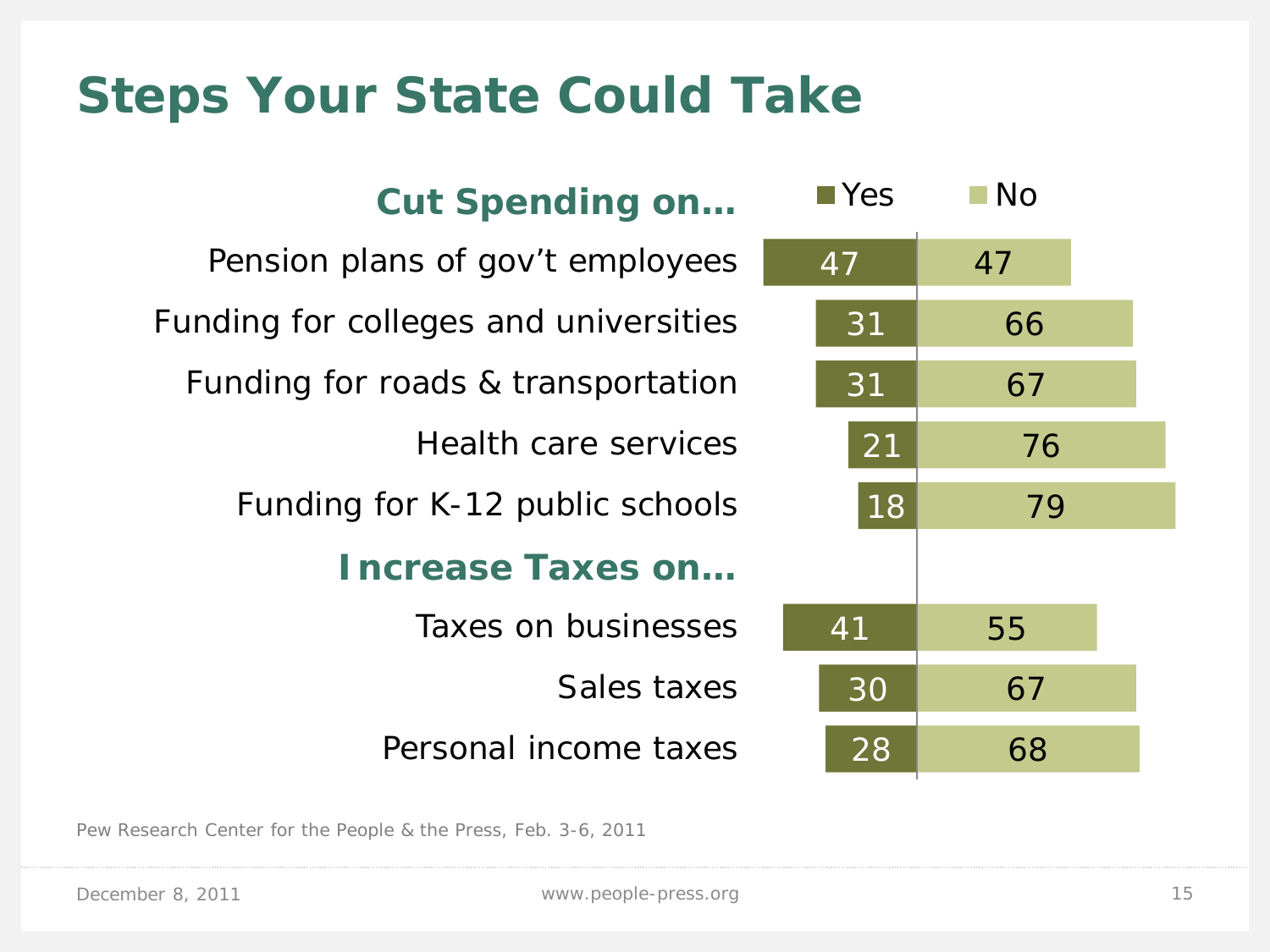# **Public Offers Some Recognition of the Problem**

The government is facing more difficult problems than in the past

Americans aren't willing to pay for the things they want government to do



Pew Research Center for the People & the Press, March 11-21, 2010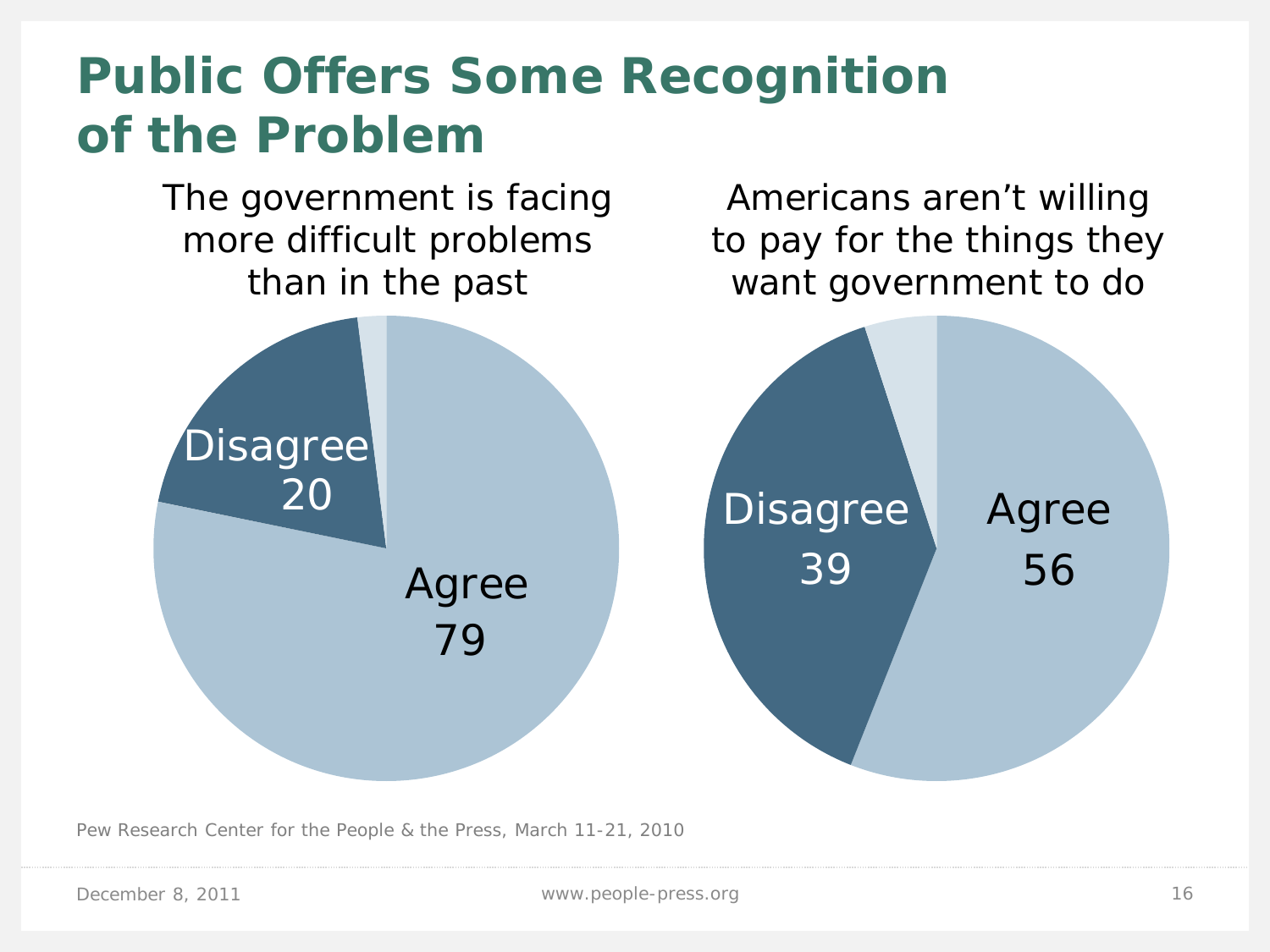# **How Much Do People Follow?**



Pew Research Center for the People & the Press, Feb. 17-20, 2011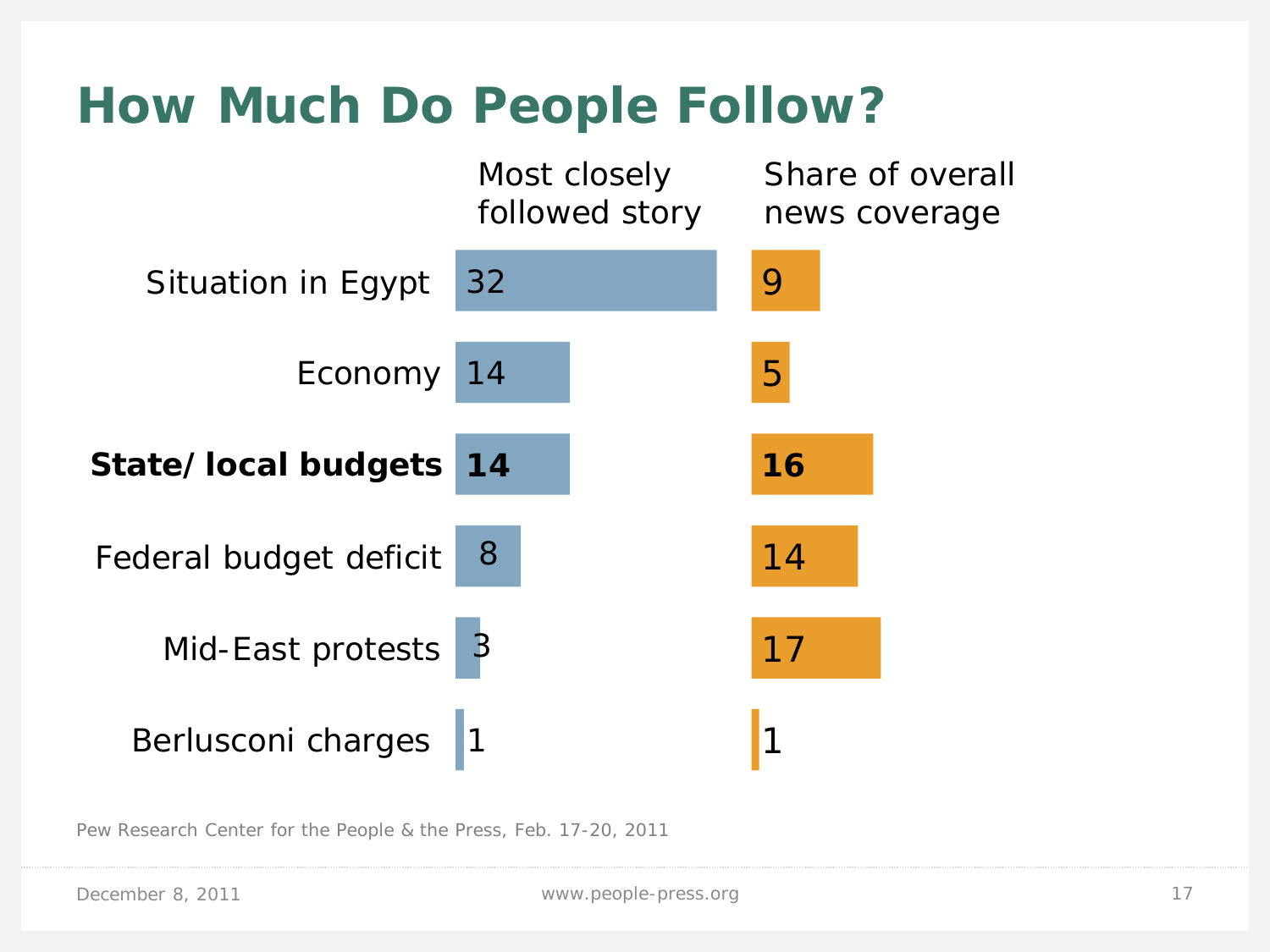# **Top Stories of Early 2011**

Percent Following Most Closely



Pew Research Center for the People & the Press, March 30, 2011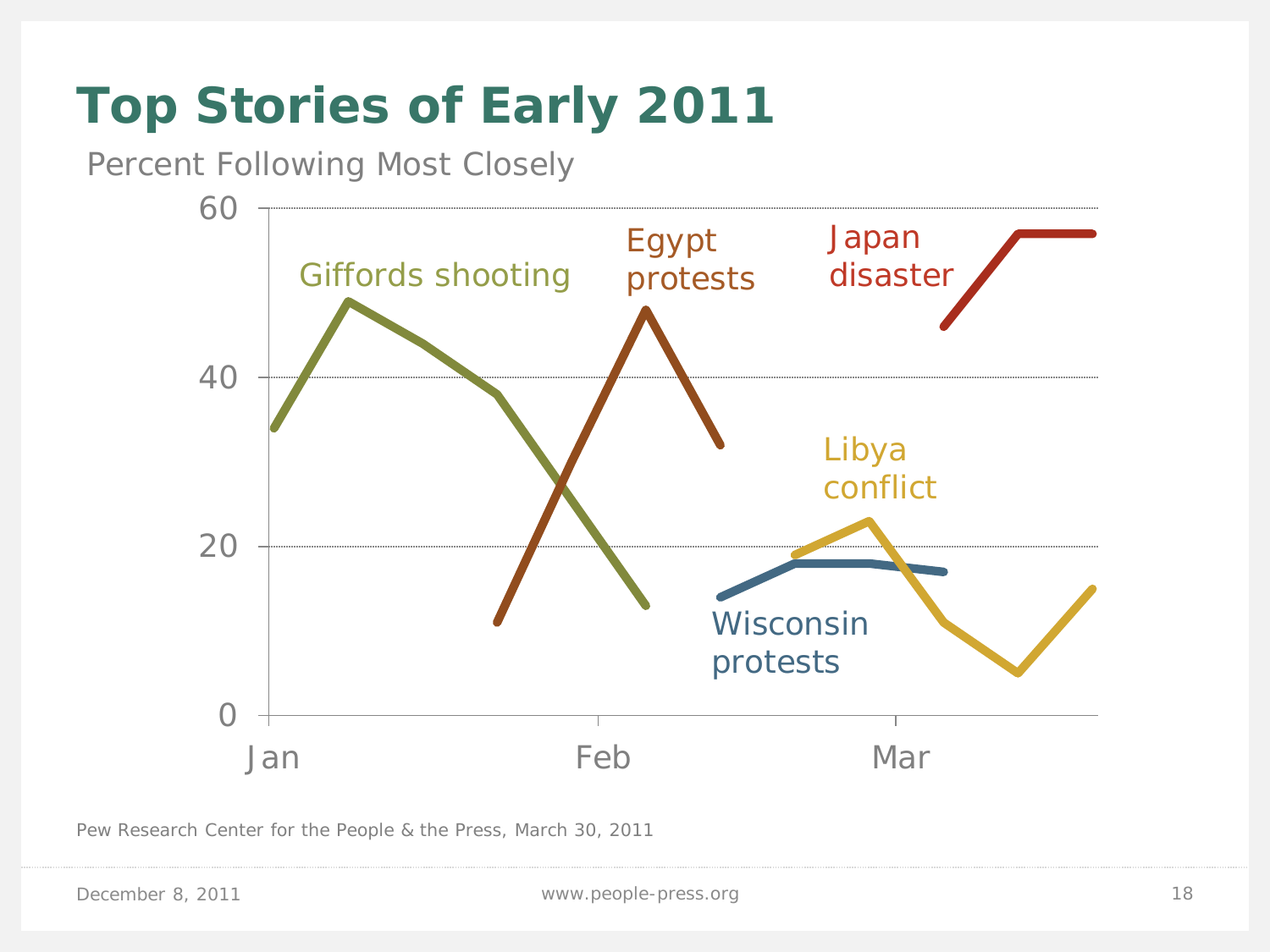# **Economic Volatility**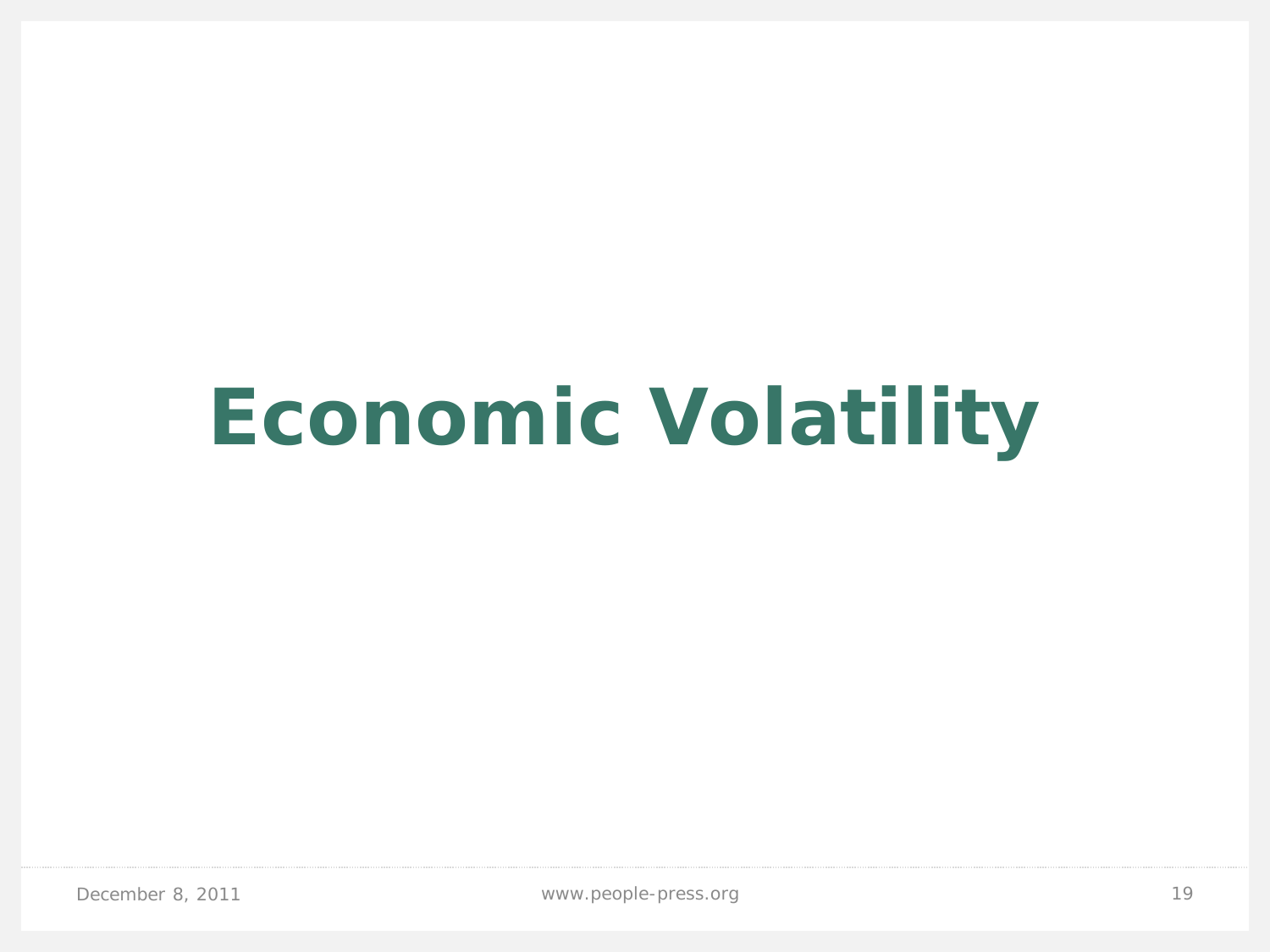### **Jobs Remain Fundamental**



Source: Pew Research Center for the People & the Press, Nov 9-14, 2011.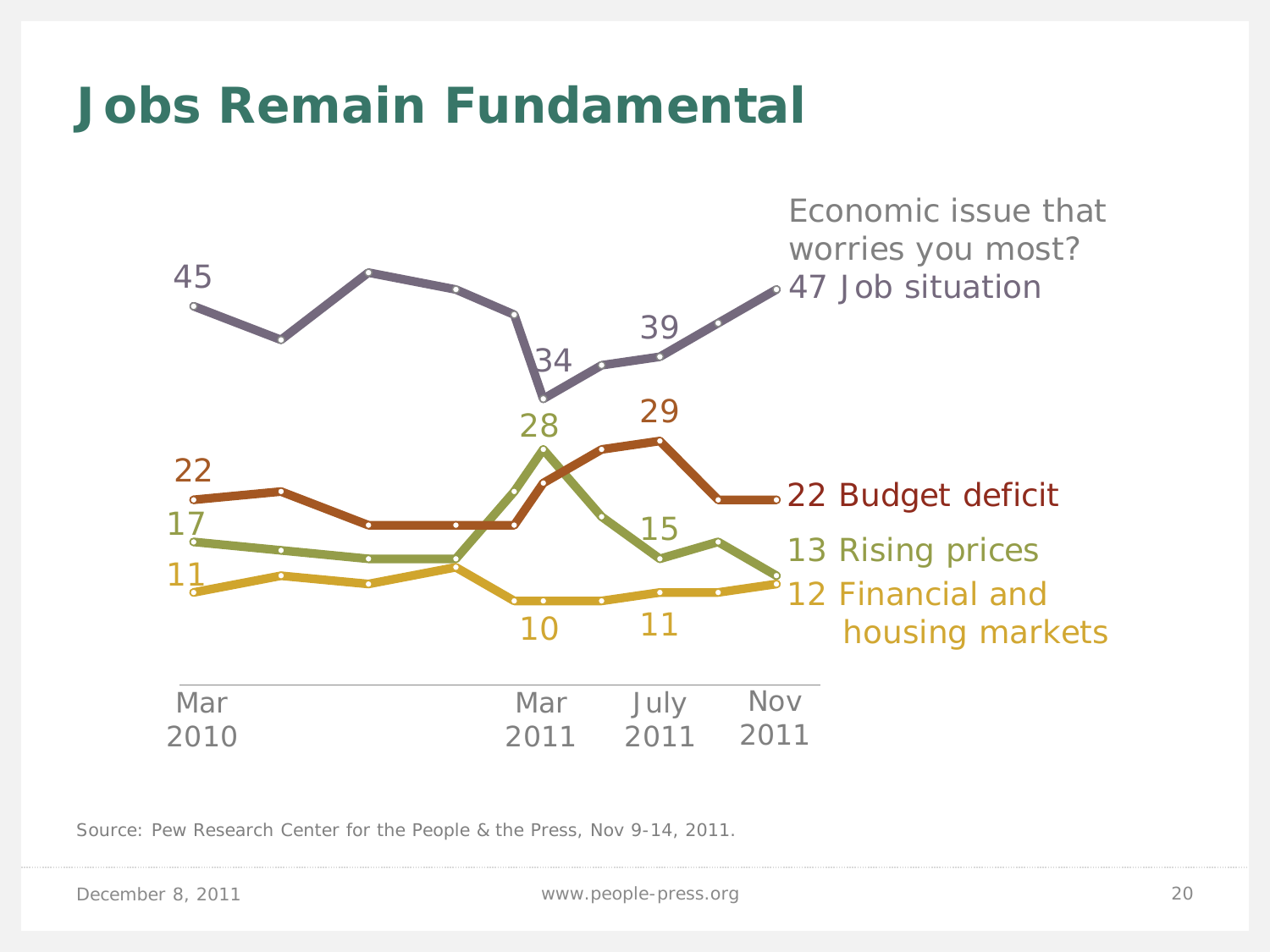## **No Partisan Advantage on Jobs**

Which Party can do a better job improving the job situation?

|                         | <b>April</b> | <b>July</b> | October |
|-------------------------|--------------|-------------|---------|
| <b>Republican Party</b> | 39           | 39          | 42      |
| <b>Democratic Party</b> | 39           | 39          | 42      |
| No difference/DK        | 22           | 21          | 16      |
|                         | 100          | 100         | 100     |

Source: Pew Research Center for the People & the Press, Sept 22-Oct 4, 2011.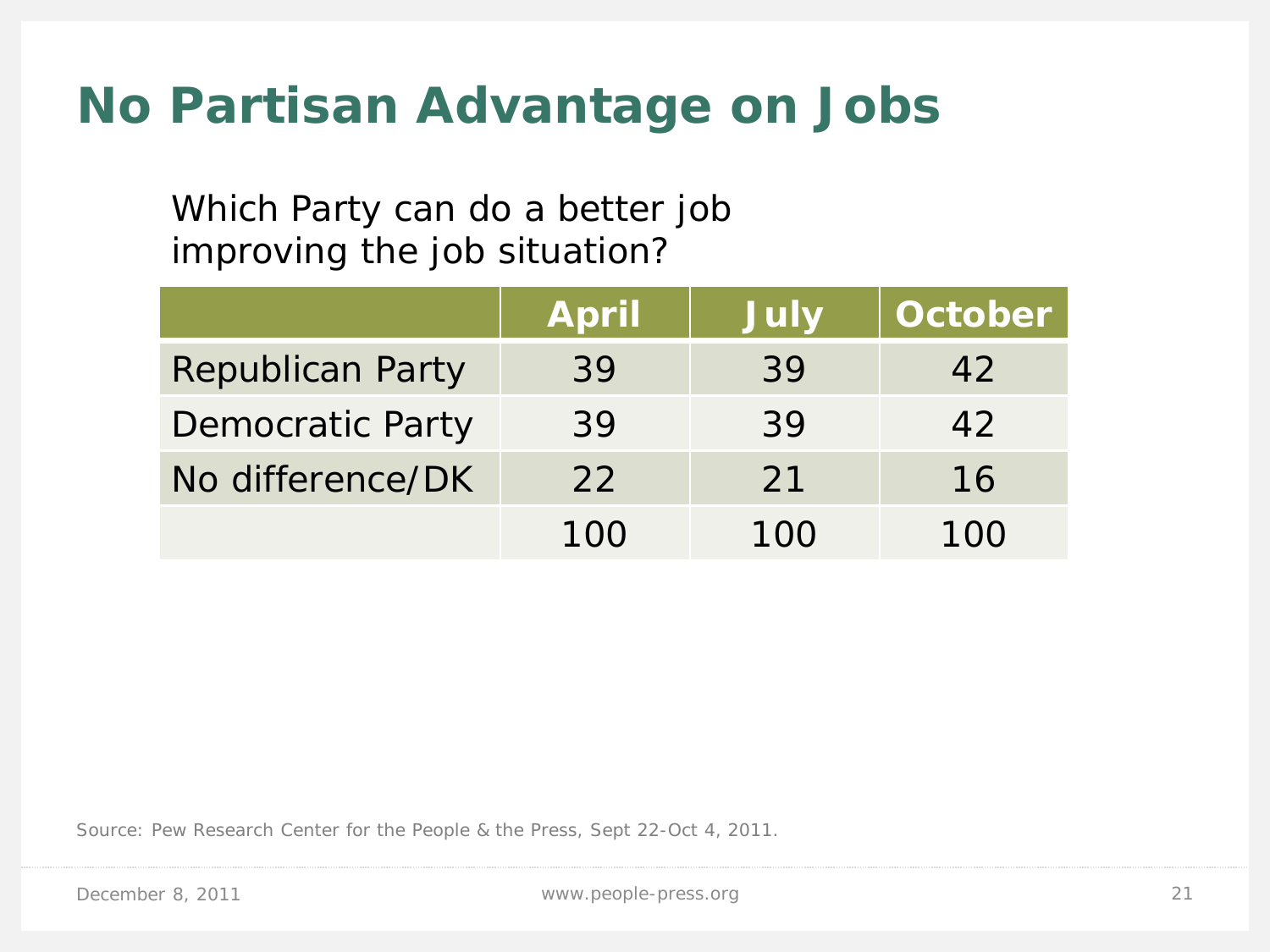# **Public Divided on the Key Economic Question**

What should be the priority?

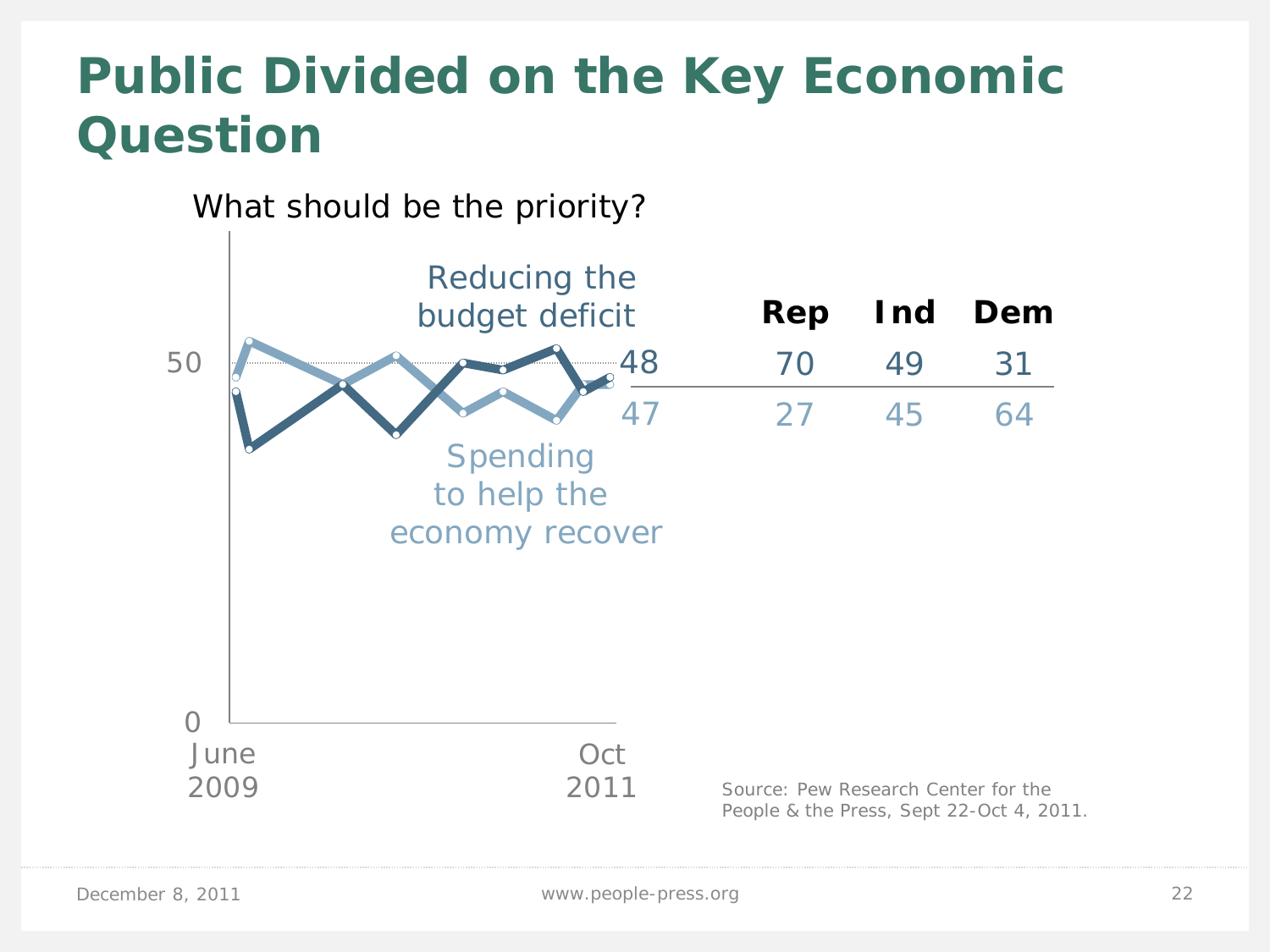# **Conservative Tide Magnified by 2010 Election Turnout**

| <b>Place a higher</b><br>priority on         | <b>AII</b><br>adults<br>$\%$ | <b>Voted</b><br>$\%$ | Did not<br>vote<br>$\%$ |
|----------------------------------------------|------------------------------|----------------------|-------------------------|
| Reducing the budget deficit                  | 50                           | 55                   | 41                      |
| Spending more to help the<br>economy recover | 43                           | 39                   | 49                      |
| Don't know                                   |                              | 5                    | 10                      |
|                                              |                              | 1 N N                | 100                     |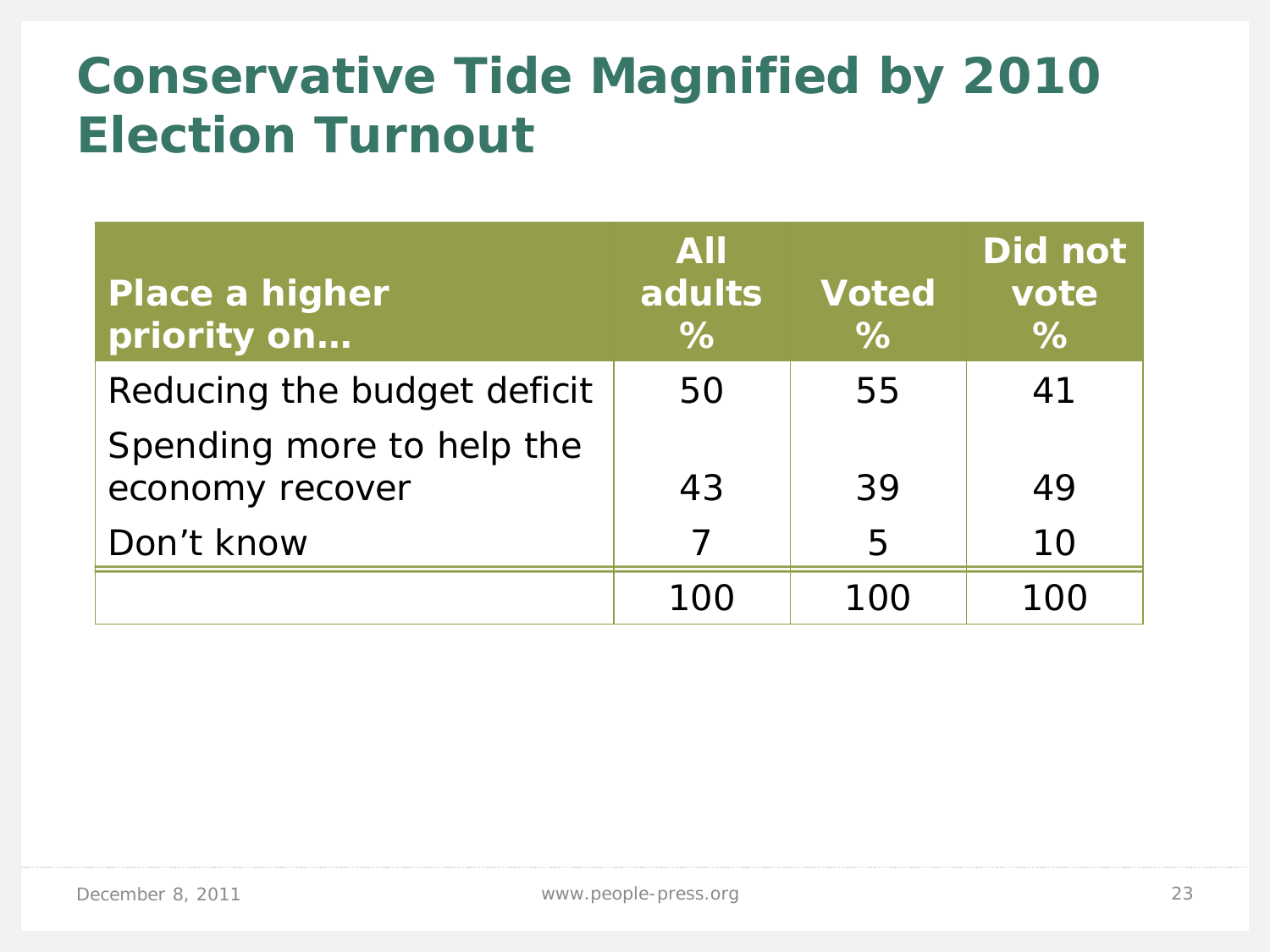# **Conservative Tide Magnified by 2010 Election Turnout**

| <b>Which comes closest</b><br>to your view?                                         | <b>AII</b><br><b>Adults</b><br>$\%$ | <b>Voted</b><br>$\%$ | Did not<br>vote<br>$\%$ |
|-------------------------------------------------------------------------------------|-------------------------------------|----------------------|-------------------------|
| Government is doing too<br>many things better left to<br>businesses and individuals | 48                                  | 56                   | 34                      |
| Government should do<br>more to solve problems                                      | 43                                  | 38                   | 53                      |
| Don't know                                                                          | 9                                   |                      | 13                      |
|                                                                                     |                                     |                      |                         |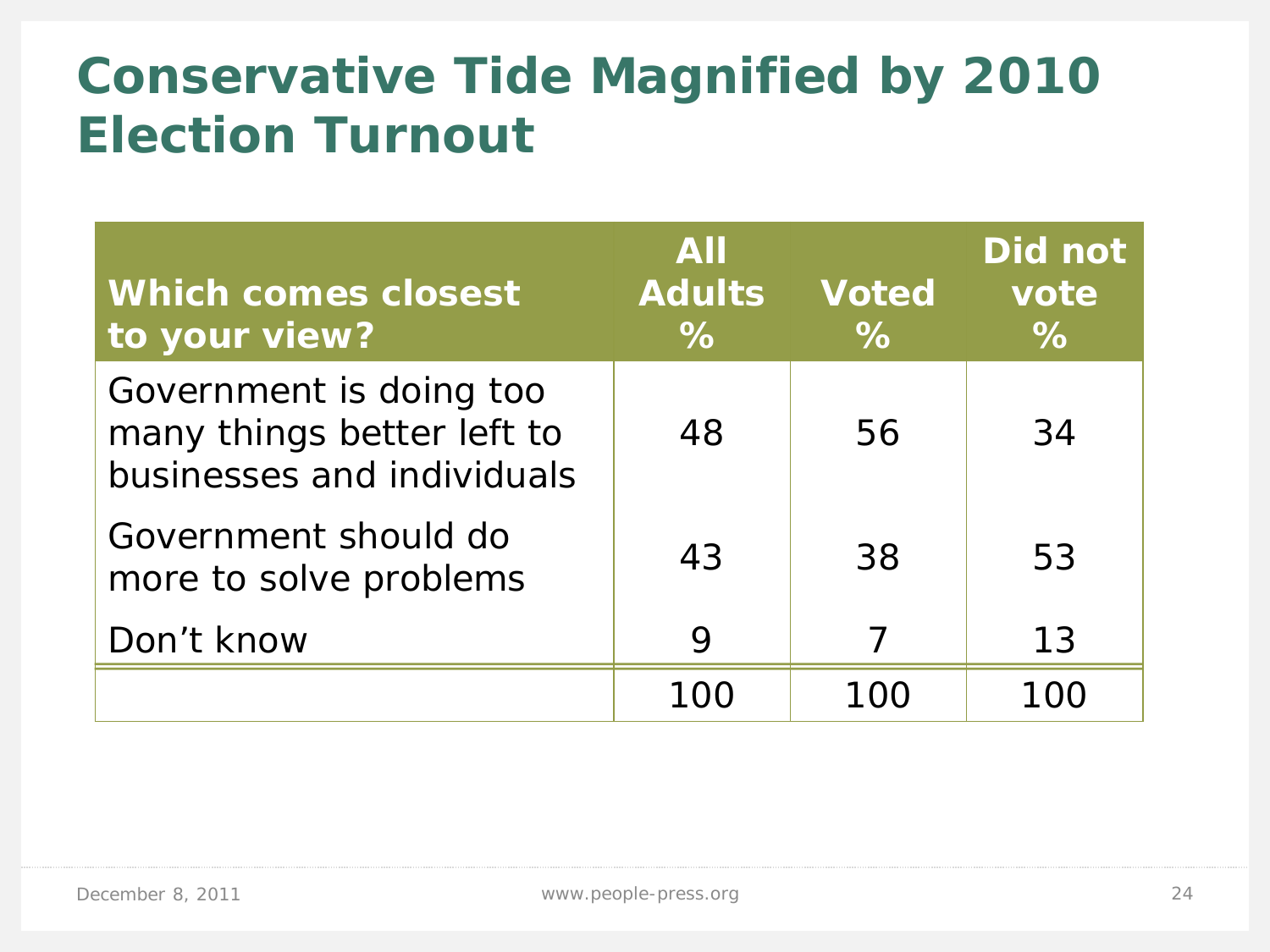### **Economic Views Turn Quickly**



Source: Pew Research Center for the People & the Press, Dec 1-4, 2011.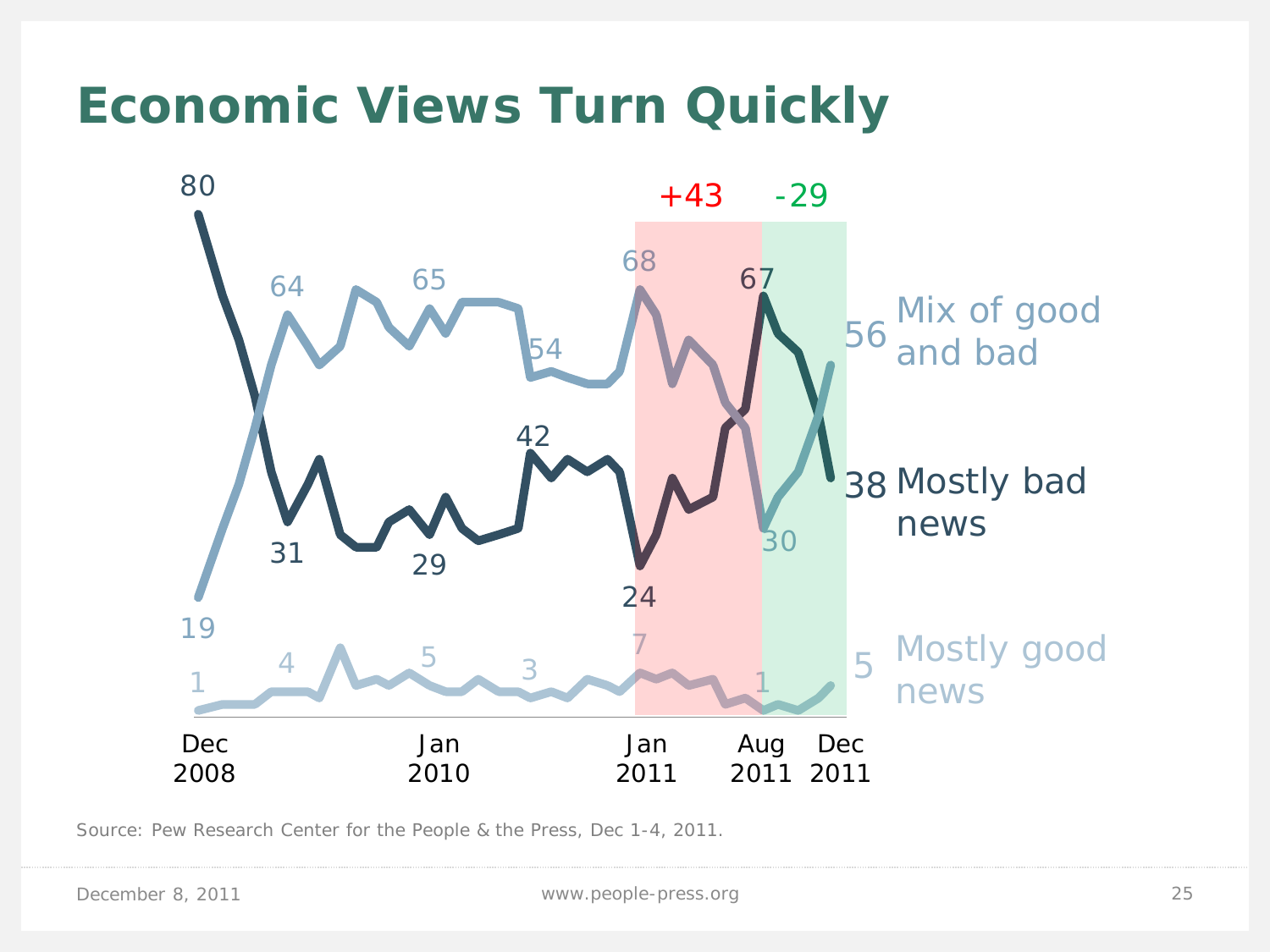# **Economic Views Turn Quickly**

| <b>Hearing mostly</b><br>bad news about | Aug<br>$\sqrt{26}$ | <b>Nov</b><br>$\%$ | <b>Dec</b><br>$\%$ |
|-----------------------------------------|--------------------|--------------------|--------------------|
| The job situation                       | 74                 | 64                 | 51                 |
| The financial markets                   | 69                 | 50                 | 38                 |

| News about retail sales | <b>Dec</b><br>2010 | <b>Dec</b><br>$\overline{\mathsf{12011}}$ |
|-------------------------|--------------------|-------------------------------------------|
| Mostly good             | 33                 | 51                                        |
| Mostly bad              | 18                 |                                           |
| Mix of good and bad     | 45                 | 35                                        |

Source: Pew Research Center for the People & the Press, Dec 1-4, 2011.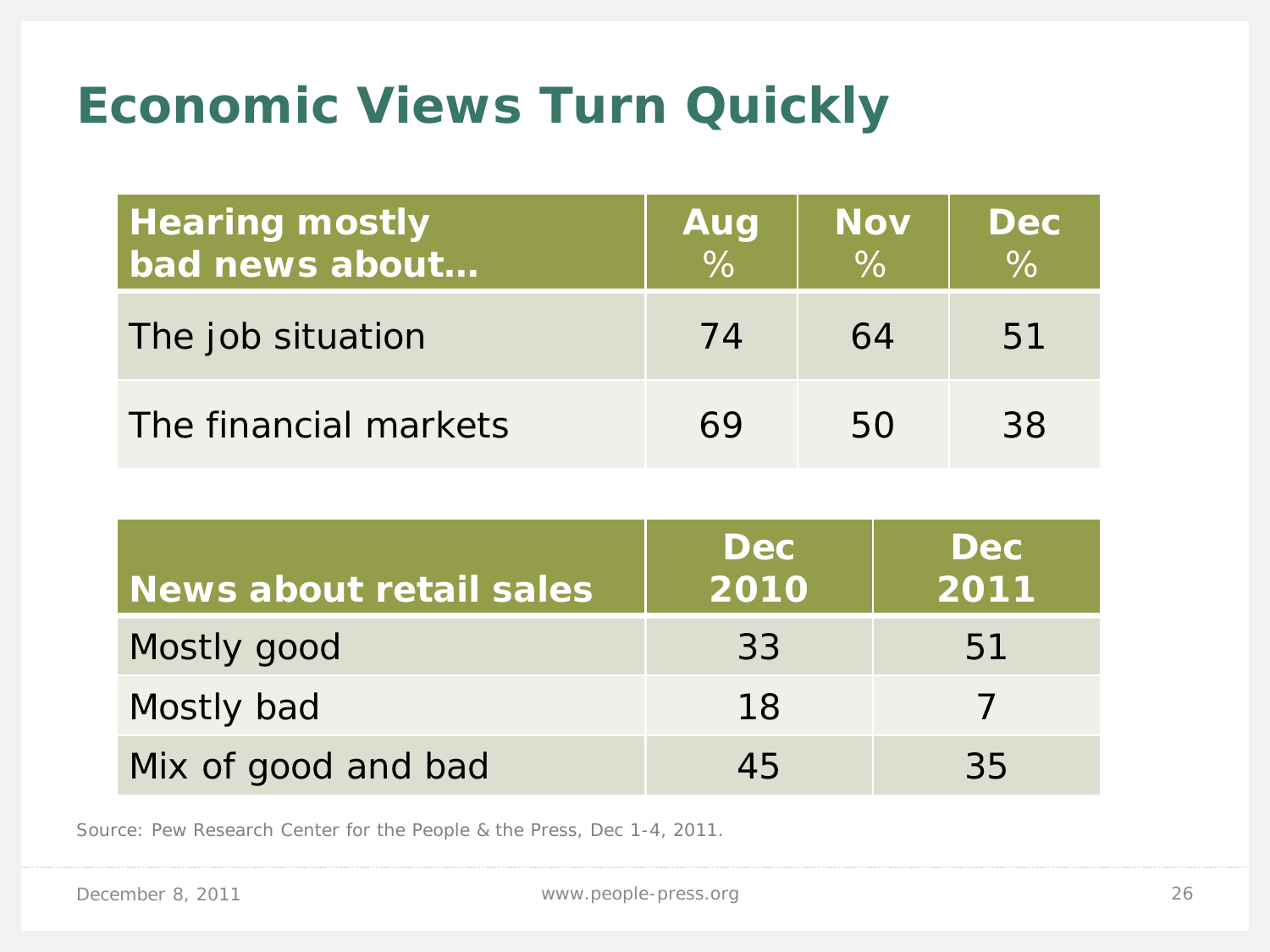**Implications for Leadership**

### **#1 – DUCK!!!!!**

 **Doing Nothing vs. Dissatisfying the Base**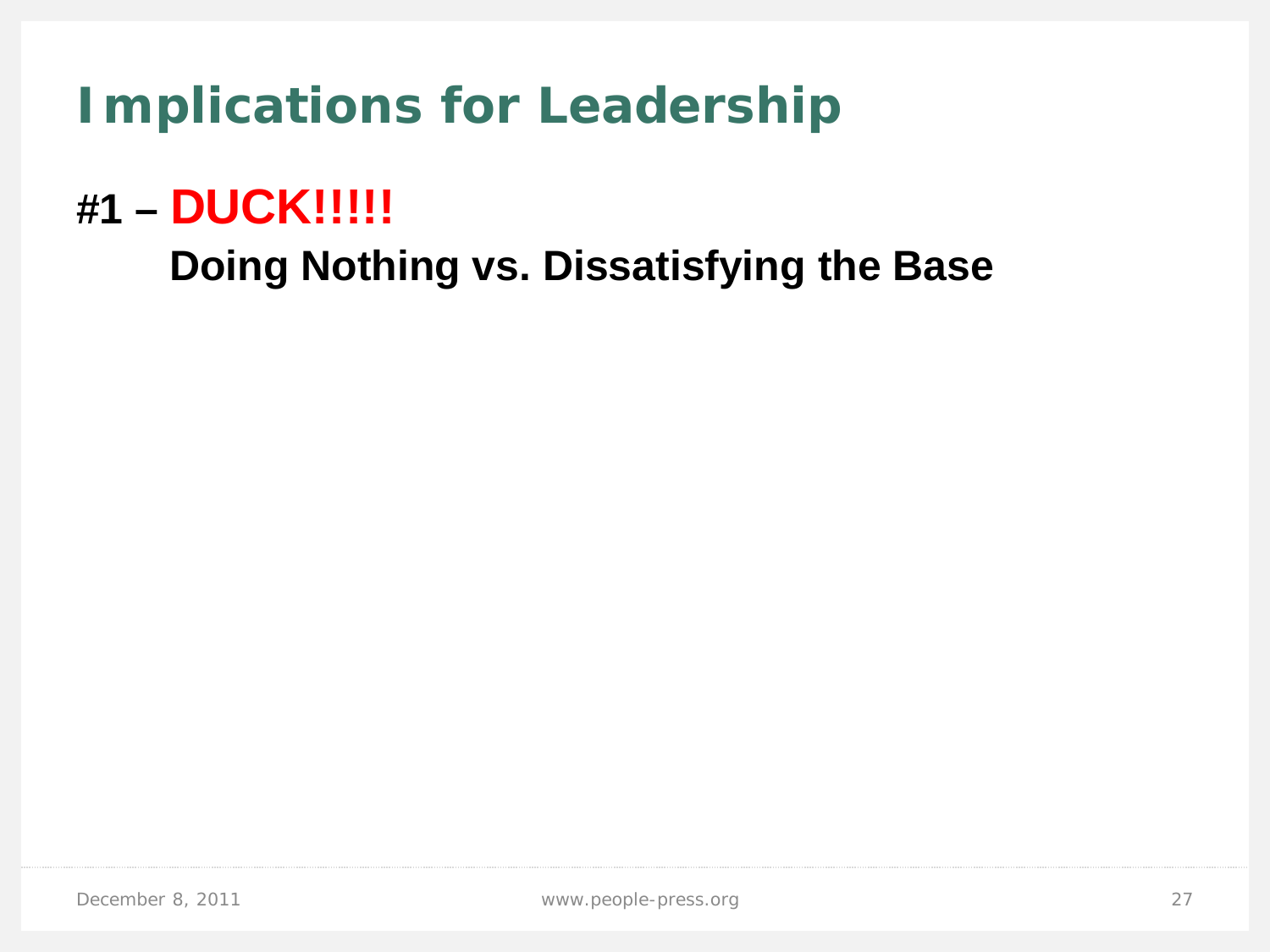### **Most Want Political Compromise**



Pew Research Center for the People & the Press July 20-24, 2011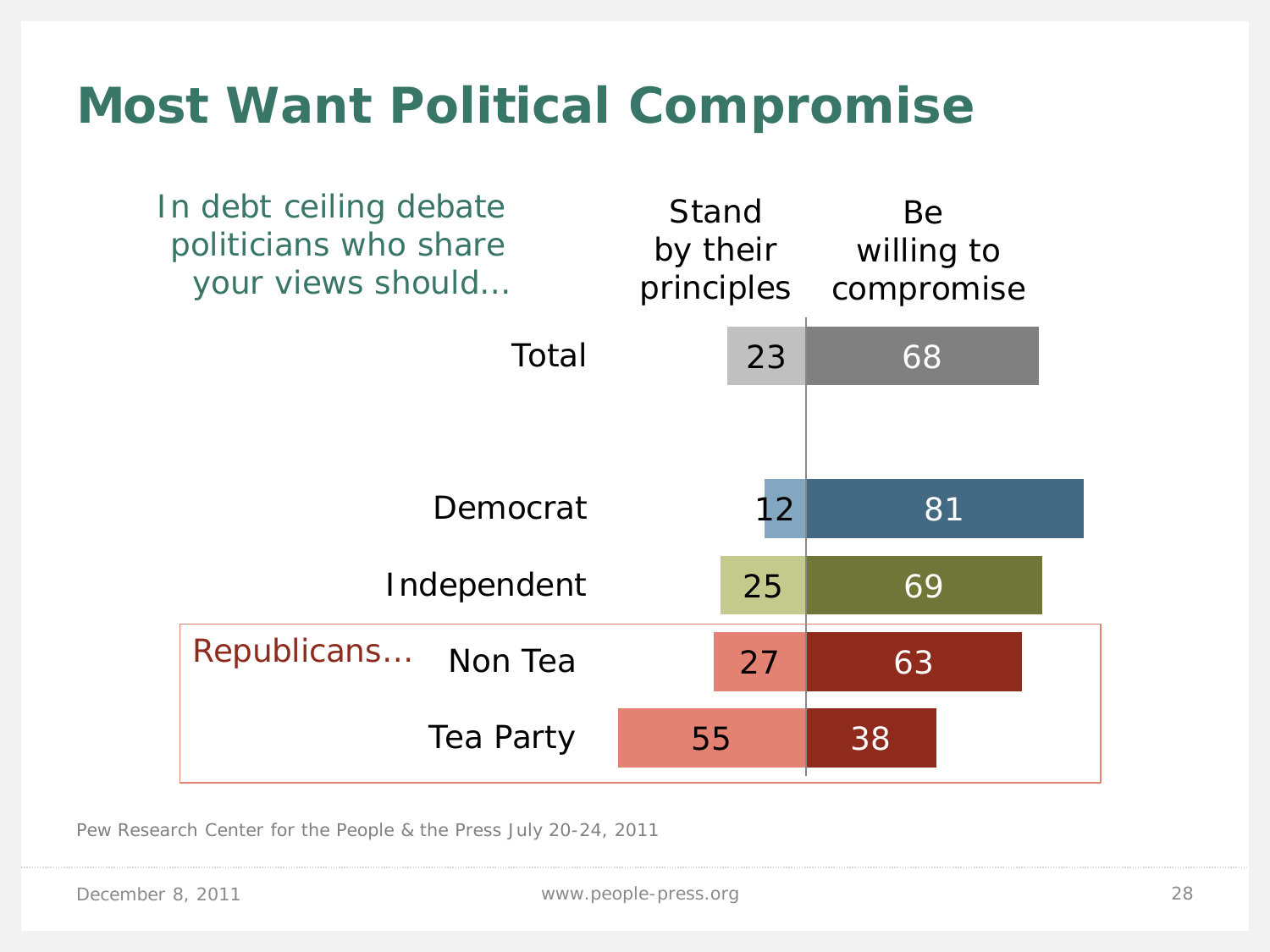# **Tea Party Engagement Endures**



Pew Research Center for the People & the Press July 28-31, 2011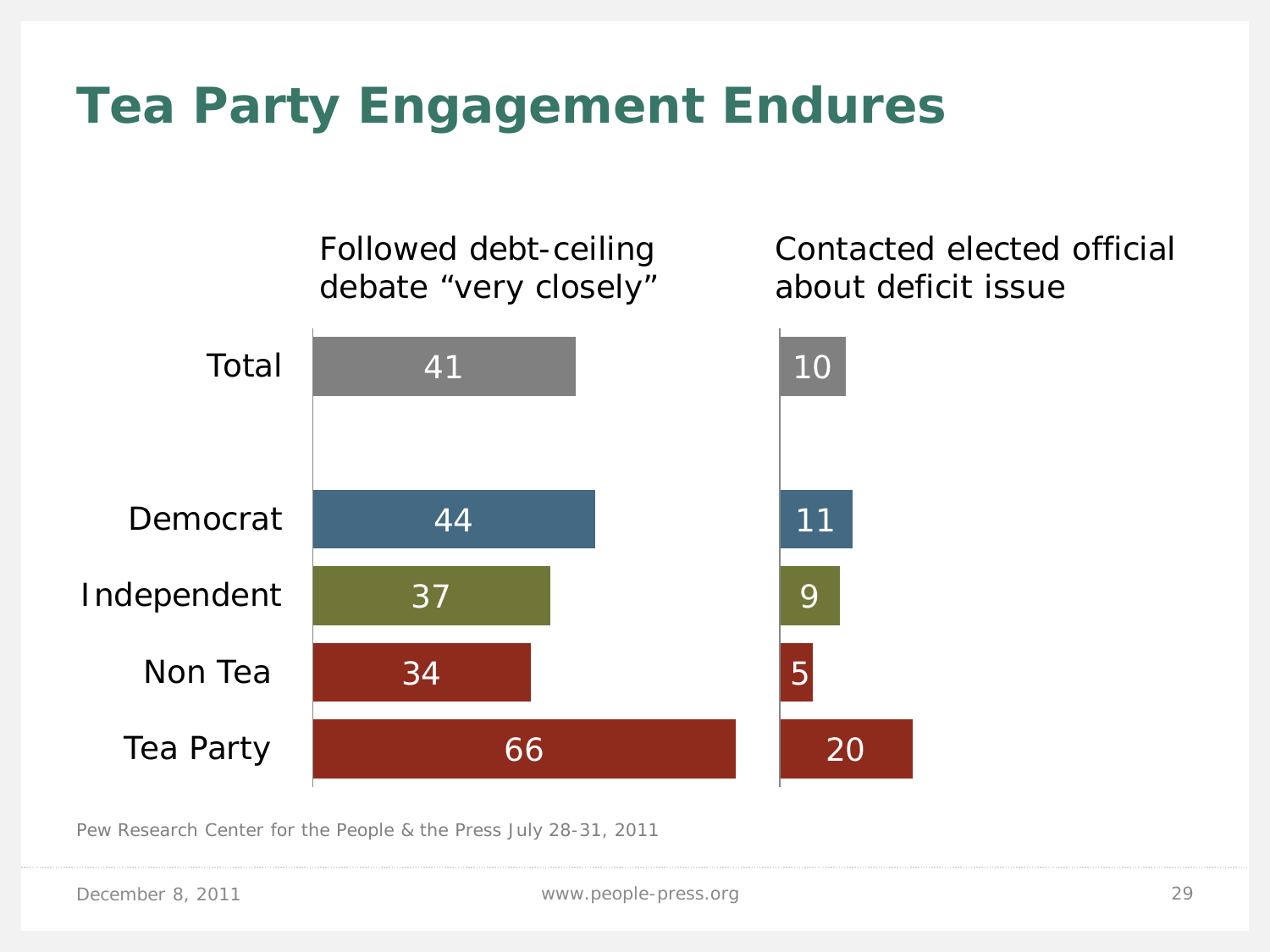# **Where's the "Anger"**



Pew Research Center for the People & the Press, Sept 22-Oct 24, 2011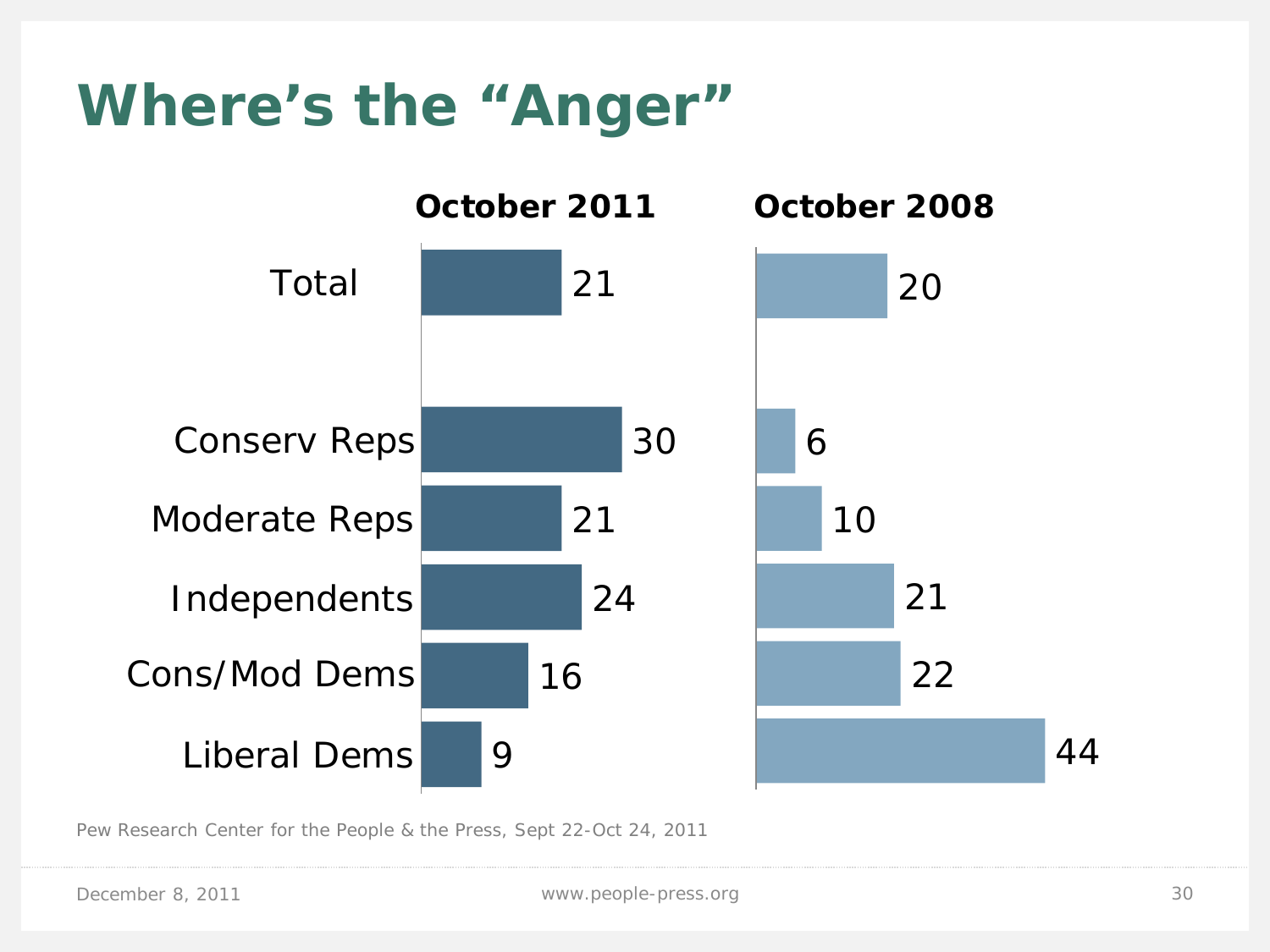# **Implications for Leadership**

## **#1 – DUCK!!!!!**

 **Doing Nothing vs. Dissatisfying the Base**

#### **#2 – Think BIG or Think SMALL Grand Solutions vs. Incremental Steps**

# **#3 – OPEN DOORS or BACK ROOMS**

 **See the sausage being made?**

#### **#4 – KEY WORDS: "Fairness" and "Sacrifice"**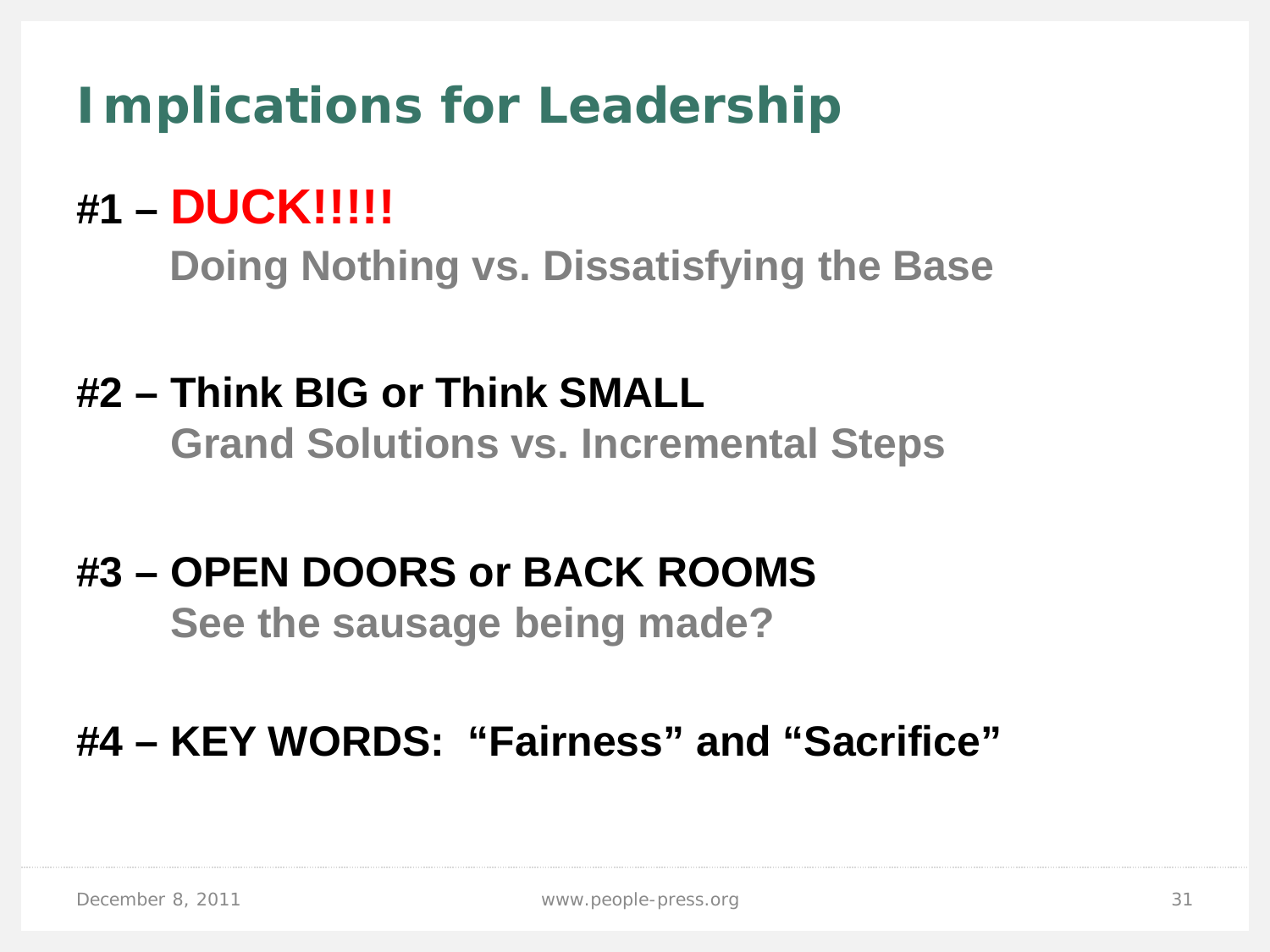# **The Political Landscape Moving Forward**

#### **A combination of CENTRIFUGAL and CENTRIPETAL forces are affecting American politics**

#### • **Political polarization is real – There are wider divides on a broader range of issues**

The situation is amplified in Congress, and even many statehouses, but linked to a real change in the public

#### • **The Center Remains Strong**

More political independents, but no more political moderates

#### • **Multi-Faceted Ideology**

Substantial ideological and values "fissures" within political bases

#### • **A short-term conservative wave, but the tide is moving the other direction**

Generational politics, and growing diversity, pull country in a more liberal direction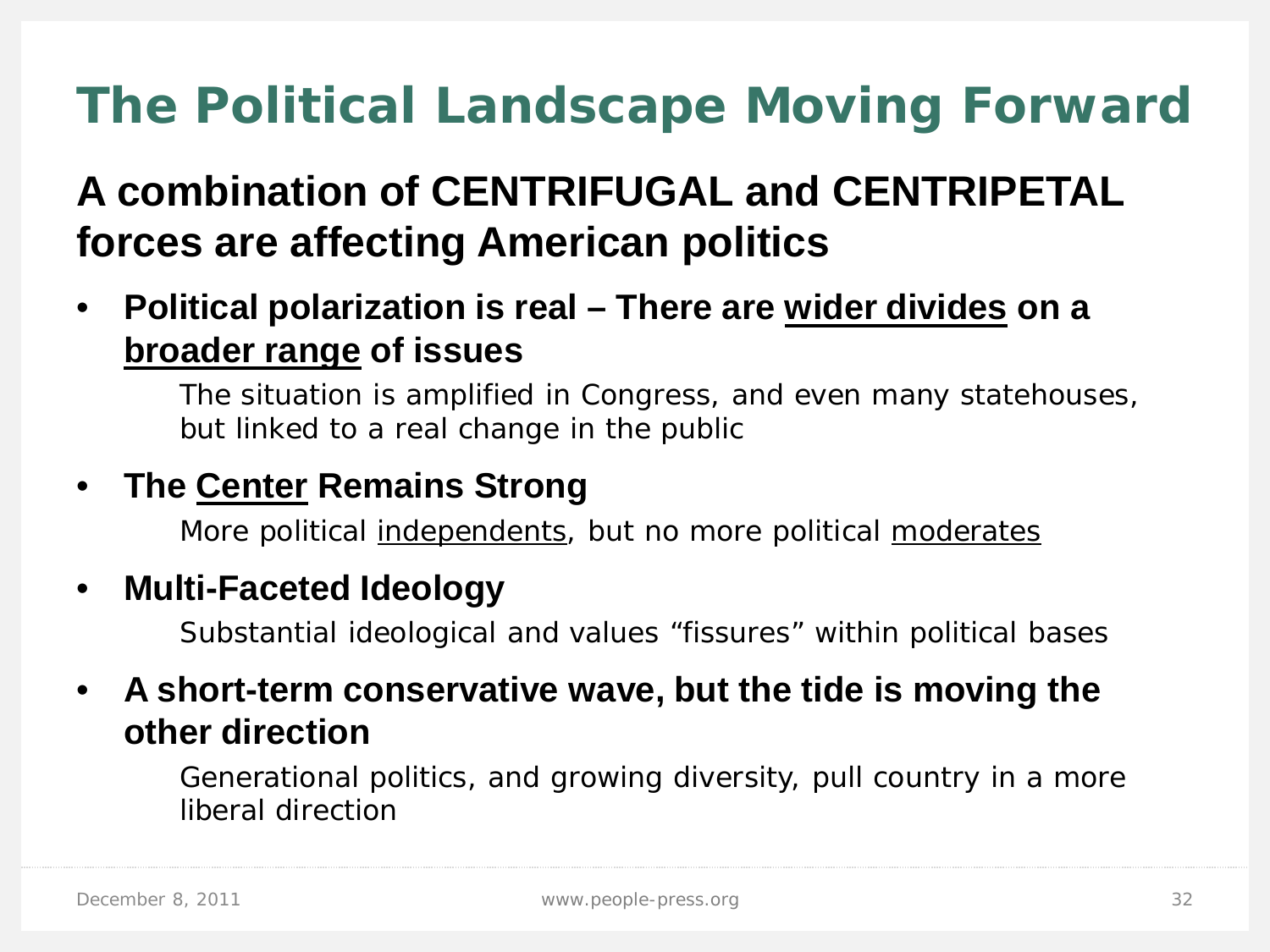**PewResearchCenter** 

# **The Public Mood in 2012: Frustration and Volatility**

**Michael Dimock**

*Associate Director, Research*



Prepared for the National Conference of State Legislatures San Juan, PR Dec 8, 2011